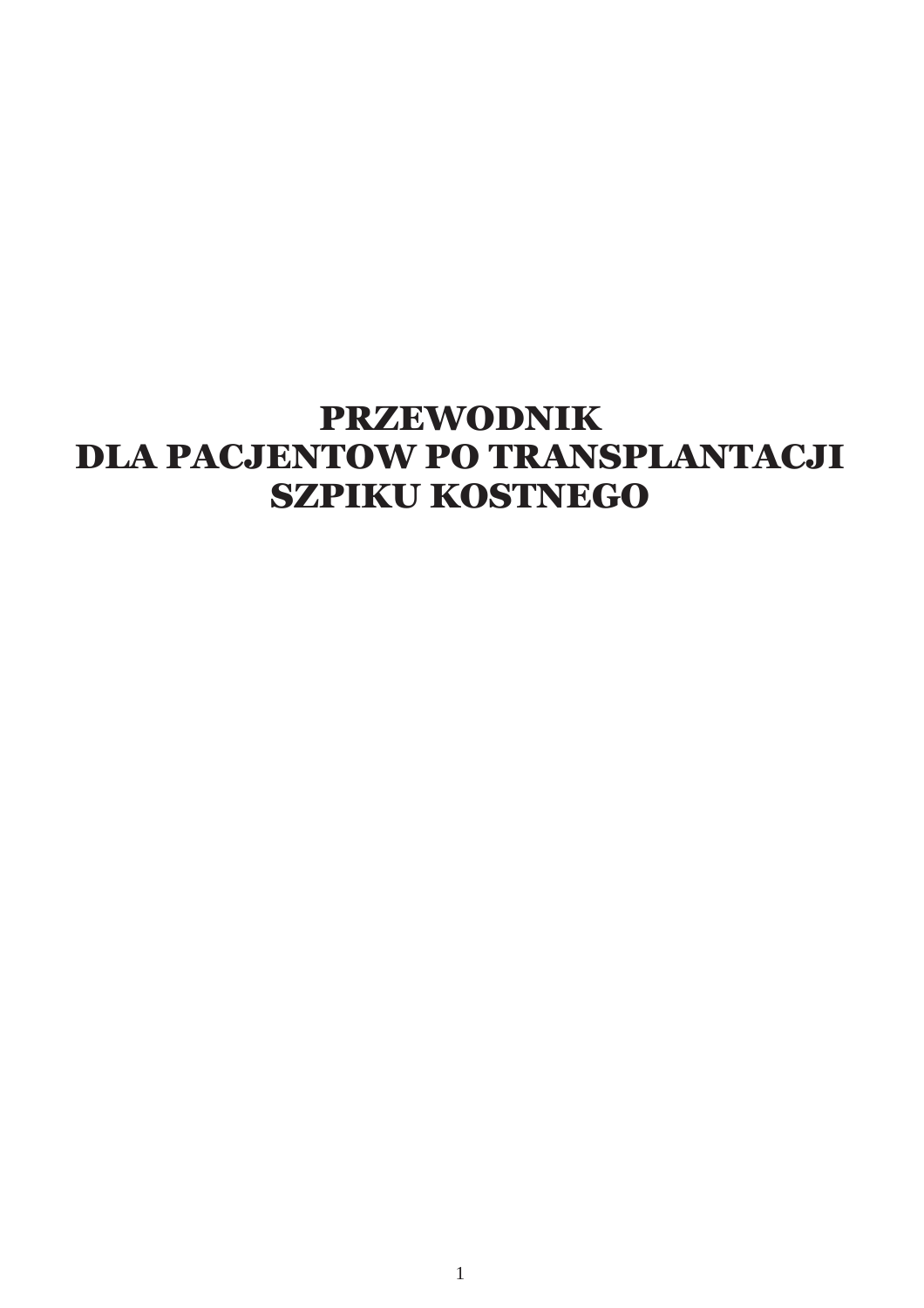# Wstep

Przeszczepienie szpiku jest szansą na drugie życie. Jego powodzenie zależy w dużej mierze, a może przede wszystkim, od samego chorego, jego świadomości, motywacji oraz wsparcia rodziny. Dzień opuszczenia przez pacienta oddziału przeszczepowego, który następuje około 30 dnia po przeszczepieniu komórek macierzystych jest przesycony skrajnymi uczuciami: radością, niepewnością a nawet strachem. Zdając sobie sprawę z trudności, jakie pacjent i jego rodzina spotykają po przeszczepieniu szpiku, dzielimy się naszymi obserwacjami nadając im formę przewodnika. Chcielibyśmy, aby ten przewodnik pomagał pacjentom przejść przez niewatpliwie trudny okres następujący po wypisie ze szpitala. Liczymy na to, że w naszym przewodniku pacjenci znajdą odpowiedź na pytanie: "Jak mogę sobie pomóc?"

Od chwili wypisania ze szpitala właśnie Ty, drogi Pacjencie, będziesz miał najważniejszy wpływ na swój los. Twój sposób życia, higieny i umiejetność obserwowania własnego ciała może decydować o Twoich losach. Ważne jest, byś mógł spedzić w pobliżu ośrodka przeszczepowego (nie dalej niż godzina jazdy samochodem) pierwsze tygodnie po opuszczeniu szpitala. Jest to związane z koniecznością przeprowadzania badań kontrolnych i modyfikacji leków, a także możliwością szybkiego kontaktu z lekarzem prowadzącym w razie nagłej konieczności. Powinieneś też wiedzieć, jak najszybciej możesz się skontaktować z ośrodkiem przeszczepowym (numery telefonów, faksu). Czasem niestety będziesz musiał na jakiś czas wrócić do szpitala celem leczenia pewnych zdarzeń, które mogą wystąpić po przeszczepieniu. Tym się nie należy martwić-zdarza się to u niemałej części chorych wypisanych ze szpitala.

przeszczepieniu szpiku od dawcy (przeszczep allogeniczny) rodzinnego  $P<sub>0</sub>$  $_{\text{lub}}$ niespokrewnionego po opuszczeniu szpitala nadal będziesz wymagał przyjmowania leków immunosupresyjnych (tzn. obniżających odporność), dzięki którym nie dojdzie do niszczenia Twoich tkanek przez przeszczepione komórki dawcy (są wśród nich komórki odpornościowe, które mogłyby rozpoznawać Twoje tkanki jako obce, prowadząc do szeregu objawów zwanych "chorobą przeszczep-przeciw-gospodarzowi" tzw. "GVHD- Graft-Versus-Host Disease").

Hamując komórki odpornościowe opóźniamy odbudowę odporności na różne drobnoustroje takie jak bakterie, wirusy, grzyby, pasożyty. Między innymi z tego powodu odbudowa odporności po transplantacji (tzw. rekonstytucja immunologiczna) jest długotrwałym procesem, w czasie którego dochodzi do normalizacji liczby komórek (limfocytów B i T oraz makrofagów) zdolnych do obrony organizmu przed zakażeniami i innymi chorobami. Zwykle potrzeba na to od 6 do 9 miesięcy, jednak u chorych, u których doszło do rozwoju przewlekłej choroby GVH, lub u których wykonano przeszczepienie pozbawione limfocytów T, odbudowa odporności może przebiegać jeszcze wolniej.

W okresie osłabionej odporności immunologicznej organizmu występuje szczególnie duże ryzyko zachorowania na choroby zakaźne (wirusowe, bakteryjne, grzybicze, pasożytnicze). Zawsze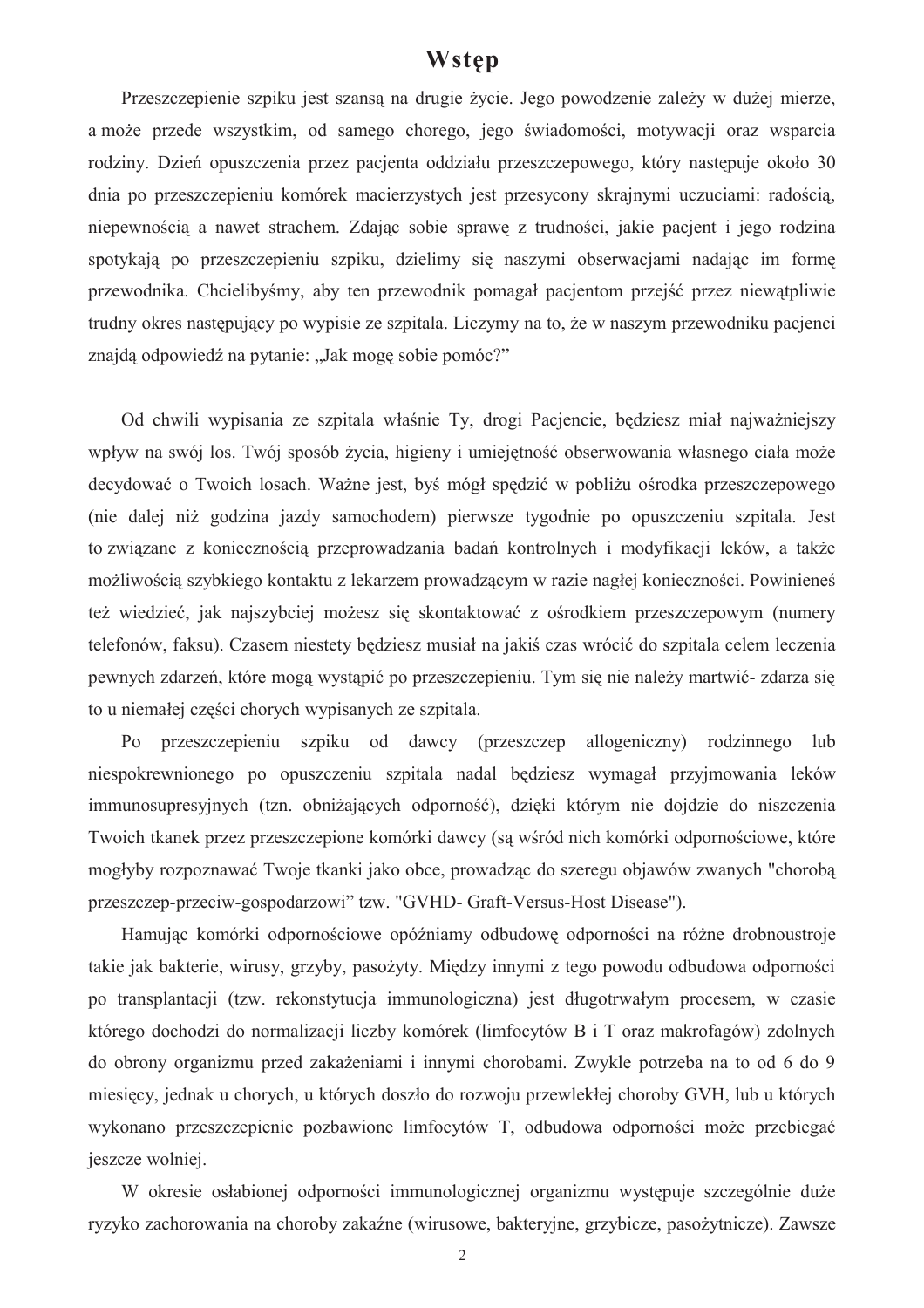też po przeszczepieniu allogenicznym (od dawcy) istnieje ryzyko wystąpienia choroby GVH. Jednocześnie konieczność stałego zażywania leków powoduje dodatkowe obciążenie dla narządów takich jak wątroba i nerki.

# A. KIEDY POWINIENEŚ SKONTAKTOWAĆ SIĘ JAK NAJSZYBCIEJ Z LEKARZEM?

## Gdy stwierdzisz:

# 1. Gorączkę powyżej 38°C lub dreszcze.

- Występujący po przeszczepieniu brak odporności (zwłaszcza u chorych po przeszczepieniu allogenicznym, stosujących leki immunosupresyjne), powoduje, że każde zakażenie pojawiające się w tym okresie stanowi potencjalne zagrożenie dla życia i zdrowia. Dlatego objawów zakażenia nie należy lekceważyć ani starać się ich "przeczekać", lecz bezzwłocznie należy zgłosić się do lekarza. Każda gorączka powyżej 38<sup>0</sup>C wymaga jak najszybszego kontaktu z lekarzem. Jeśli temperatura jest niższa od 38<sup>0</sup> C to można poczekać i zmierzyć temperature ponownie. Jeśli infekcja jest poważna, szybko dojdzie do wzrostu temperatury powyżej 38<sup>0</sup> C i wówczas kontakt z lekarzem jest niezbedny. Lepiej zgłosić się do lekarza niepotrzebnie, niż zbyt późno.

- W przypadku potwierdzenia zakażenia (infekcji) chory w immunosupresji wymaga natychmiastowego rozpoczęcia lub zmiany stosowanego leczenia przeciwinfekcyjnego (w zależności od rodzaju zakażenia: antybiotyku, leku przeciwwirusowego lub przeciwgrzybiczego) bez czekania na wyniki ewentualnych badań mikrobiologicznych. Chory w trakcie leczenia powinien być badany przez lekarza w celu oceny skuteczności zastosowanych leków.

# 2. Objawy choroby wirusowej:

- Nie musi jej towarzyszyć gorączka, szczególnie na początku choroby. Opryszczka wargowa lub pecherzyki (z płynem surowiczym lub zaczerwienione) występujące gdziekolwiek na skórze lub śluzówkach- mogą być oznaką reaktywacji wirusa opryszczki (Herpes simplex), z którym organizm się już zetknął przed przeszczepem, lub nowego zakażenia wirusowego. Należy wówczas bezzwłocznie zgłosić się do lekarza, gdyż natychmiastowe włączenie odpowiednio wysoko dawkowanego leku przeciwwirusowego może zapobiec rozsiewowi bądź progresji zakażenia.

- Groźnym wirusem, który może ulec reaktywacji jest wirus cytomegalii (CMV). U zdrowych ludzi powoduje on najczęściej banalne zakażenia górnych dróg oddechowych. Po przejściu takiego zakażenia, najczęściej w dzieciństwie, do końca życia człowieka wirus pozostaje w organizmie w postaci utajonej. W sytuacji zmniejszenia się odporności może dojść do jego reaktywacji i następnie powstania tzw. choroby wirusa cytomegalii objawiającej się m.in. jako zapalenie płuc lub zakażenie jelit i biegunka. Aby szybko wykryć reaktywację wirusa cytomegalii bada się krew w tym kierunku metodami biologii molekularnej, początkowo co najmniej raz w tygodniu, a później rzadziej do ok. 100 dnia po transplantacji. W przypadku wykrycia reaktywacji (najcześciej nie odczuwa się wówczas żadnych objawów) podaje się lek przeciwwirusowy (Cymevene lub Foscavir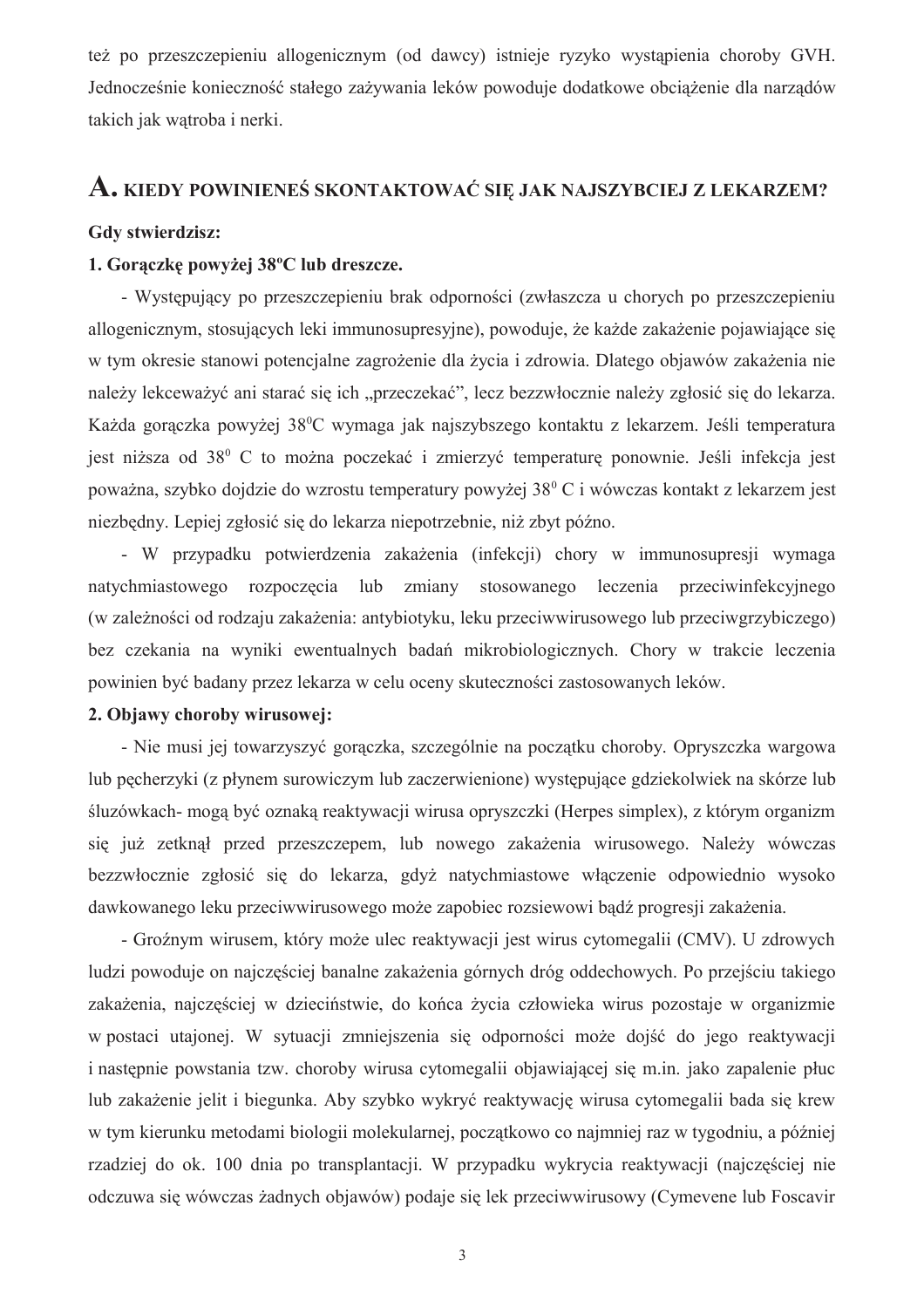- obydwa leki sa skuteczne, wybór zależy od wielu różnych czynników i jest podejmowany przez lekarza prowadzącego). Czasami zachodzi potrzeba uzupełniającego podania immunoglobulin.

- W razie jakiegokolwiek przypadkowego bezpośredniego kontaktu z chorym na chorobę zakaźną: ospę wietrzną, półpasiec, odrę, przeziębienie, grypę lub opryszczkę, a nawet katar należy również bezzwłocznie skontaktować się z lekarzem z ośrodka przeszczepowego.

### 3. Zmiany skórne:

- Wysypka, rumień, liszaj, zażółcenie spojówek. Objawy te (zwłaszcza rumień, zażółcenie), jeżeli występują w pierwszych 100 dniach po przeszczepieniu, mogą być zwiąstunami choroby GVH (czasem towarzyszy im biegunka) i wymagają zwiększenia dawek leków immunosupresyjnych (cyklosporyny) lub rozszerzenia leczenia o dodatkowe leki (najczęściej steroidowe- Metypred, Encorton).

- Zmiany krwotoczne na skórze (siniaki, punkcikowate purpurowo-czerwone plamki) - należy skontrolować liczbe płytek i ewentualnie czynność układu krzepniecia.

# 4. Zaburzenia ze strony układu oddechowego:

- Wystapienie duszności, szczególnie spoczynkowej, jak również trudności w "złapaniu" oddechu", zaburzenia oddychania w postaci charczacego lub krótkiego oddechu.

- Kaszel, szczególnie jeśli towarzyszy mu goraczka.

- Ból lub ucisk w klatce piersiowej.

Objawy te zwykle wskazują na zakażenie górnych lub dolnych dróg oddechowych, mogą też wiązać się z przewlekła chorobą GVH dotyczącą płuc.

## 5. Zaburzenia ze strony przewodu pokarmowego:

- Suchość, bolesność, palenie w jamie ustnej, utrata smaku, nadwrażliwość na potrawy kwaśne, pikantne, zimne lub ciepłe- objawy te sa charakterystyczne dla przewlekłej choroby GVH.

- Białe naloty na błonie śluzowej jamy ustnej- najczęściej stanowią objaw zakażenia grzybiczego, ale mogą być one również objawem przewlekłej choroby GVH. Do rozwoju grzybicy usposabia m.in. długotrwałe stosowanie antybiotyku i intensywne leczenie immunosupresyjne.

- Nudności, wymioty, niemożność połykania, bolesne połykanie. Bardzo istotne jest, aby kontrolować, czy udaje się wypić należną ilość płynów. W ciągu doby ilość ta powinna wynosić co najmniej 2,5 litra. Jeśli nie jest to możliwe, należy poinformować o tym lekarza, który może zalecić podanie kroplówek. Odpowiednia ilość przyjmowanych płynów jest konieczna do ochrony pracy nerek narażonych na działanie uboczne podawanych leków, w szczególności cyklosporyny. Ważne jest także, aby zażywać wszystkie zlecone leki. W razie niemożności przyjęcia któregokolwiek ze zleconych leków należy powiadomić lekarza.

- Zmiany w częstości oddawania stolca. Groźniejsze jest wystapienie biegunki niż zaparć, szczególnie gdy w stolcu pojawi się śluz lub krew, lub gdy biegunce towarzyszą bóle kurczowe brzucha.

 $\overline{4}$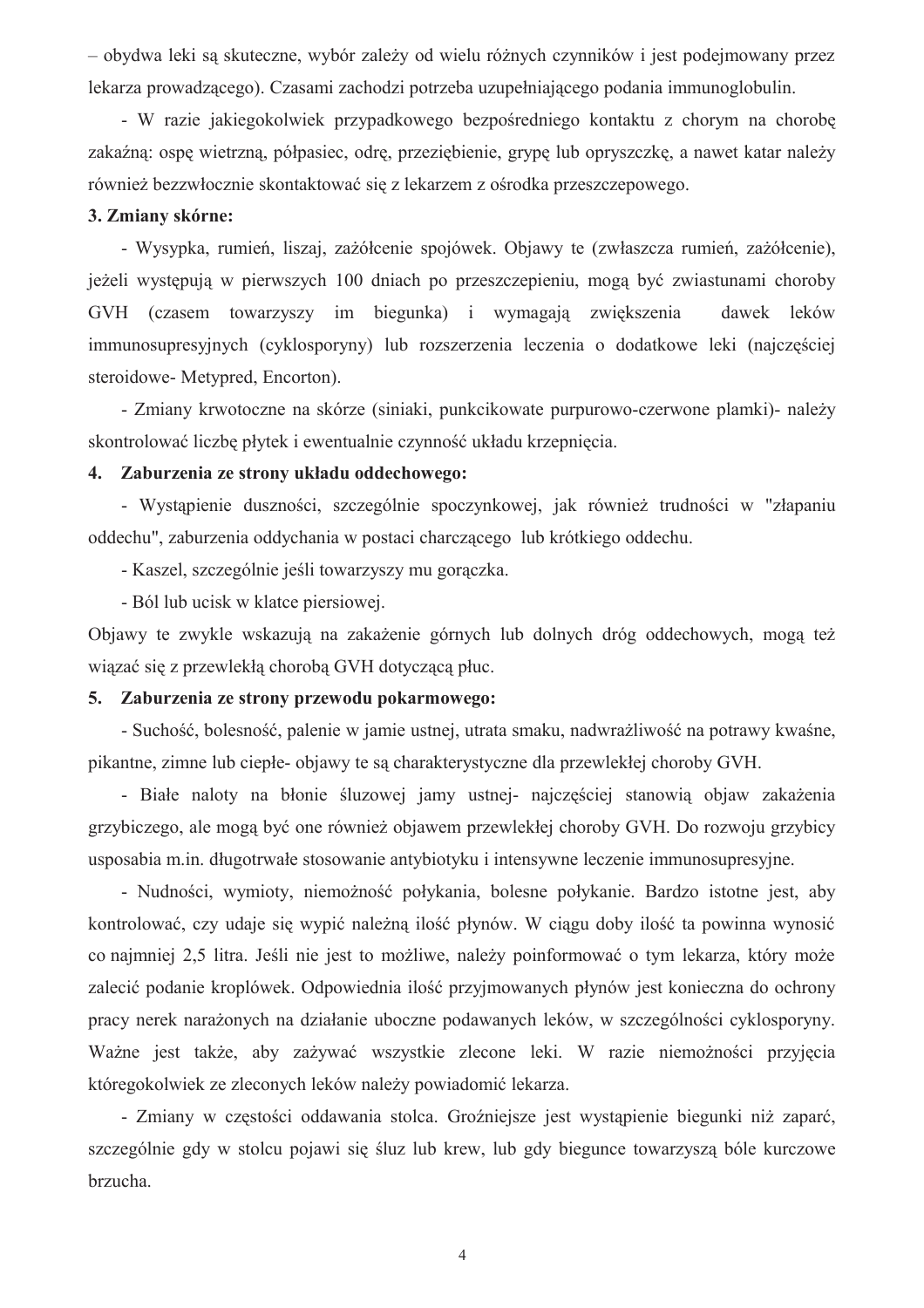- Ból w okolicy odbytu, może to być uczucie podrażnienia lub kłucia, które podczas defekacji może przechodzić w ostry, nasilony ból. Zwykle powstaje przy pęknięciu lub zakażeniu żylaka odbytnicy. Stan taki wymaga starannego leczenia.

- Utrata apetytu i spadek masy ciała. Przy każdej wizycie u lekarza należy podać swoją masę ciała. Zmniejszenie masy ciała o 15% w stosunku do masy z dnia wypisu jest ważną wskazówką dla lekarza pomagająca ustalić dalsze leczenie immunosupresyjne.

## 6. Zaburzenia ze strony układu moczowo-płciowego:

- Zwiekszenie lub zmniejszenie ilości moczu (chyba, że wynika z obfitego lub skapego picia w stosunku do sytuacji- np. temperatury otoczenia). Zdrowy człowiek powinien wydalić co najmniej 1 litr moczu na dobę, dlatego każde zmniejszenie wydzielania moczu poniżej 1 litra wymaga kontaktu z lekarzem.

- Pieczenie, ból lub częste oddawanie moczu.

- Zmiana koloru moczu (np. obecność krwi w moczu).
- Wydzielina lub krwawienie z dróg moczowych.
- Suchość, złuszczanie nabłonka, zrosty w pochwie, ból podczas stosunku.

# 7. Zaburzenia ze strony narzadu wzroku:

- Zmiany w stanie spojówek takie jak pieczenie, suchość, podrażnienie, uczucie ciała obcego. Objawy te najczęściej sugerują wystąpienie tzw. zespołu suchego oka, charakterystycznego dla przewlekłej choroby GVH, i wymagają szybkiego wdrożenia leczenia. W razie zaniedbania (tj. nie zgłoszenia na czas, nie stosowania lub zbyt rzadkiego stosowania kropli, tzw. sztucznych łez i żeli nawilżających) mogą prowadzić do poważnego uszkodzenia rogówki.

- Zmiany w ostrości wzroku, nadwrażliwość na światło. U chorych, którzy byli napromieniani na całe ciało (TBI) oraz długotrwale leczonych steroidami po roku lub w dłuższym okresie po przeszczepieniu może występować usposobienie do rozwoju zaćmy.

### **8. Inne:**

- Łatwe meczenie sie.

- Bóle mięśniowe, przykurcze lub znaczne osłabienie mięśni- przyczyna tych objawów jest nieznana, ale mogą one występować w przewlekłej chorobie GVH.

- Bóle lub zawroty głowy, poczucie braku równowagi, zawroty głowy w trakcie wstawania z łóżka występują dość często u rekonwalescentów.

- Ból, który nie wiadomo skąd pochodzi (tzn. jest niewyjaśniony).

- Obniżenie nastroju, stany depresyjne.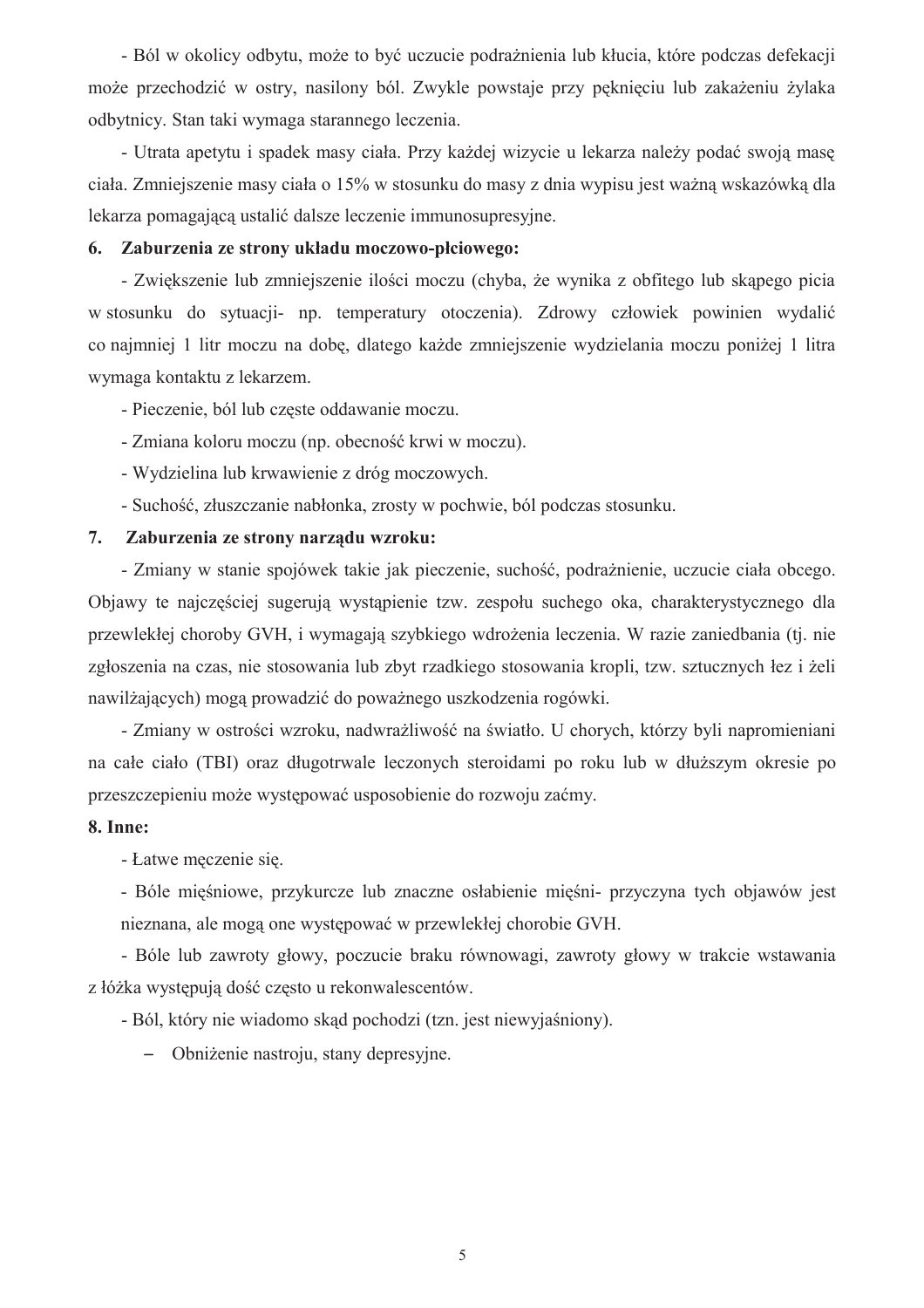# B. UNIKAJ SYTUACJI NIOSĄCYCH Z SOBĄ RYZYKO ZAKAŻENIA:

# 1. Dużych skupisk ludzi (kina, hipermarkety, etc.)

W momencie opuszczenia Kliniki istnieją dowody regeneracji przeszczepionego szpiku, a liczba białych krwinek pozwala na opuszczenie specjalnie chronionego środowiska. Jednak pomimo wzrostu liczby białych krwinek, czynność układu odpornościowego (immunologicznego) jest upośledzona co najmniej przez 3-6 miesięcy po przeszczepieniu własnych komórek, a w przypadku przeszczepienia allogenicznego (od dawcy) przez cały okres stosowania leków immunosupresyjnych (cyklosporyny i in.).

# 2. Osób z objawami zakażenia

Przez okres 4-5 miesięcy należy unikać przebywania w dużych grupach ludzi w zamkniętych pomieszczeniach, jak np. w sklepie, w kinie, w środkach masowego transportu, na przyjęciąch, wśród dzięci szczególnie w okresie częstych zachorowań na infekcję wirusowe (tzw. sezon grypowy), ze względu na możliwość przeniesienia bakterii i wirusów chorobotwórczych.

Szczególnie należy unikać chorych na zakaźne choroby wirusowe (takie jak: ospa wietrzna, odra, przeziębienie, grypa, opryszczka- tzw. "zimno" na twarzy i inne) oraz kogokolwiek, kto czuje się źle (z powodu przeziębienia, grypy itp.). U zdrowych niektóre wirusy mogą być przyczyna banalnych infekcii (katar, zapalenie oskrzeli), natomiast u ludzi po przeszczepieniu moga one powodować ciężkie infekcje (zapalenie płuc) wymagające intensywnego leczenia. Dlatego najlepiej takim infekcjom zapobiegać. Odwiedzających chorego w domu po wypisie warto zawsze zapytać, czy nie mają objawów infekcji górnych dróg oddechowych. Jeśli mają, należy grzecznie podziękować za wizytę i zaprosić ich po wyzdrowieniu. W razie kontaktu z taką osobą należy w ciągu 48 do 72 godzin zastosować lek przeciwwirusowy (o ile jest dostępny, bo nie na wszystkie wirusy sa leki) w celu unikniecia zakażenia.

# 3. Leczenia stomatologicznego

We wczesnym okresie poprzeszczepowym do 100-180 dni należy unikać intensywnego leczenia stomatologicznego (usuwanie zebów, wypełnienia) ze względu na zwiekszone ryzyko zakażenia. Jeżeli leczenie takie jest konieczne, należy poinformować stomatologa o przebycju przeszczepienia i o stosowanym leczeniu immunosupresyjnym, może bowiem zajść potrzeba profilaktycznego zastosowania antybiotyku.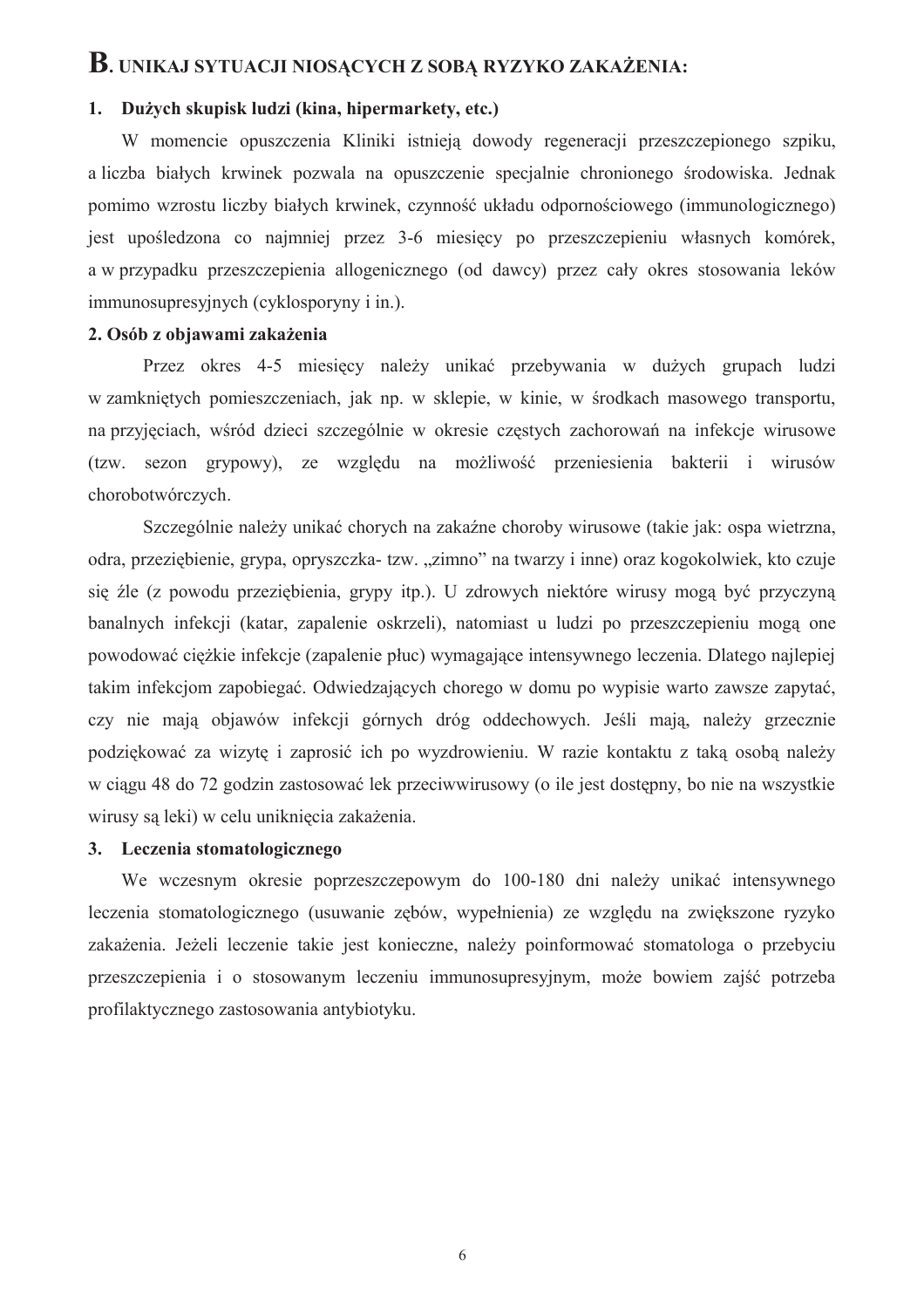# C. STOSOWANIE LEKÓW

Po wyjściu ze szpitala nadal konieczne bedzie przyjmowanie leków.

Najważniejsze jest przyjmowanie wszystkich zaleconych leków ściśle według wskazań lekarza, przestrzegając odpowiedniej pory dnia. Wszelkie decyzje dotyczące zmiany dawkowania i przyjmowania leków mogą być podejmowane tylko przez lekarza.

Przed zakończeniem pobytu w szpitalu lub wizyty w poradni należy się upewnić, że wszystkie zalecenia odnośnie każdego leku sa w pełni zrozumiałe. Najlepiej jest założyć sobie zeszyt, w którym w trakcie wizyty chory sam zapisuje jakie leki i jak często powinien je brać. Na końcu wizyty chory może przeczytać na głos to, co zapisał- wówczas szanse na pomyłke sa minimalne. Dawkowanie wielu leków jest zmienne, bo zależy na przykład od poziomu leku we krwi. Dotyczy to między innymi cyklosporyny.

Koniecznie należy poinformować lekarza (skontaktować się z lekarzem prowadzącym w miejscu zamieszkania bądź w szpitalu), jeżeli z jakiejś przyczyny pominięte zostały dwie kolejne dawki leku (np. w razie wystąpienia nietolerancji, uczulenia lub zapomnienia). Jest to szczególnie ważne w przypadku leków immunosupresyjnych jak np. Cyklosporyna (Sandimmun Neoral), metylprednizolonu (Metypred), prednizonu (Encorton), mykofenolanu mofetilu (CellCeptu).

Przed kolejna wizyta należy sprawdzić ilość posiadanych leków, aby wiedzieć, czy nie zachodzi potrzeba poproszenia lekarza o wypisanie recepty.

Należy unikać stosowania leków takich jak aspiryna, polopiryna, ibuprom i inne niesteroidowe leki przeciwzapalne, które poprzez blokowanie czynności płytek krwi oraz uszkodzenie błony śluzowej żołądka mogą wywoływać bądź nasilać krwawienie, szczególnie z przewodu pokarmowego.

Leki należy przechowywać w warunkach zalecanych przez producenta, podanych na etykiecie leku. Należy unikać miejsc goracych, wilgotnych oraz nasłonecznionych.

# C.1. SZCZEGÓŁOWE INFORMACJE O WYBRANYCH LEKACH

### a. Leki immunosupresyjne:

Cyklosporyna (Sandimmun Neoral)- to lek obniżający odporność, zapobiegający GVHD. Cyklosporynę należy zażywać z mlekiem czekoladowym, mlekiem lub sokiem pomarańczowym, nie z woda ani z napojami gazowanymi ani nie z sokiem grejpfrutowym.

Jeżeli w czasie wizyty kontrolnej planowane jest oznaczenie steżenia cyklosporyny we krwi, w dniu wizyty ranną dawkę cyklosporyny należy zażyć dopiero po pobraniu krwi do badania.

Objawy uboczne: nadmierny porost włosów, przerost dziąseł, podwyższone ciśnienie tętnicze, upośledzenie czynności watroby lub nerek, nudności, drżenia rak, pieczenie stóp. Nadmierna senność, dezorientacja, osłabienie siły mięśniowej, skurcze mięśni, toksyczny wpływ na ośrodkowy układ nerwowy z drżeniem lub drgawkami występują rzadko i są odwracalne po odstawieniu leku.

 $\overline{7}$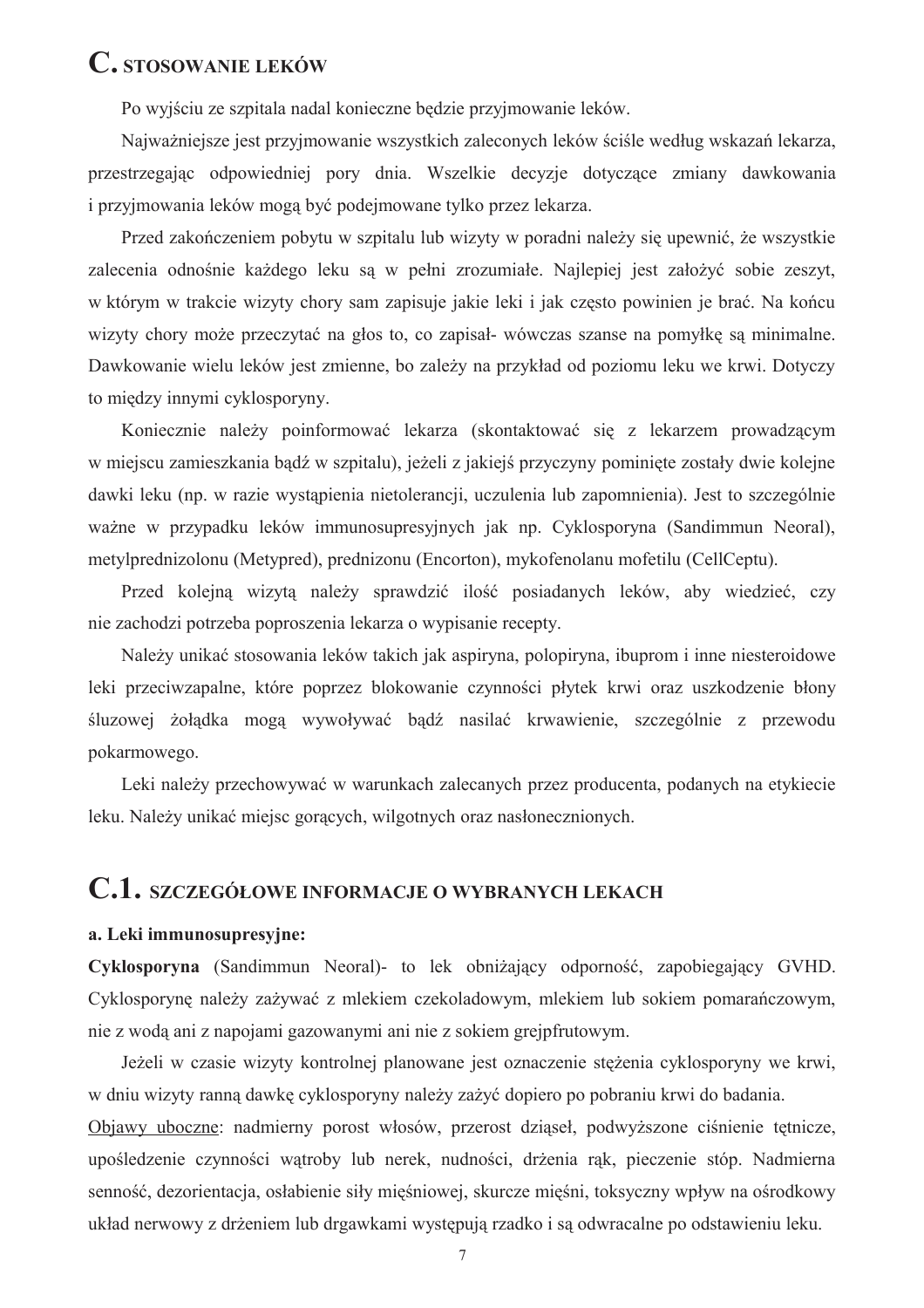Metylprednizolon (Metypred- lek doustny)- to lek steroidowy stosowany w leczeniu choroby GVH.

Objawy uboczne: podwyższony apetyt, zmiany nastroju, uczucie palenia w żołądku (w celu zmniejszenia tego efektu należy zażywać lek łącznie z pożywieniem lub z mlekiem), problemy ze snem, podwyższone stężenie glukozy we krwi.

Późne efekty uboczne (po długotrwałym stosowaniu leku): zaokraglenie, zaczerwienienie twarzy, nadmierne uwłosienie twarzy i ciała, obrzeki rak i nóg, wzrost masy ciała, tradzik na szyj, twarzy, górnej części klatki piersiowej, osłabienie mieśni, zwłaszcza ramion i ud. Objawy, które należy zgłosić lekarzowi to: ciągły ból brzucha, krwiste lub czarne stolce, nieregularna praca serca, obrzęki podudzi lub stóp, skurcze mięśniowe lub ból pleców, pośladków, ramion, barków, nóg, szybki przybór masy ciała, czerwone linie na tułowiu, ramionach, nogach, twarzy, cienka błyszcząca skóra, niegojące się rany, nadmierne siniaczenie, białe naloty w jamie ustnej.

Mykofenolan mofetilu (CellCept) - lek immunosupresyjny, obniżający odporność, stosowany w zapobieganiu i leczeniu choroby GVH. W trakcie stosowania należy unikać ekspozycji skóry na słońce. Objawy niepożadane- zmniejszenie apetytu, obserwowano owrzodzenia, krwawienia z przewodu pokarmowego, osłabienie, gorączkę, objawy grypopodobne, obniżenie liczby białych krwinek i płytek w krwi obwodowej, zmiany parametrów biochemicznych krwi (zaburzenia elektrolitowe i równowagi kwasowo-zasadowej, wzrost aktywności enzymów wątrobowych).

### b. Leki przeciwwirusowe:

- Acyklowir (Zovirax, Heviran) stosowany w profilaktyce i leczeniu zakażeń spowodowanych wirusami, głównie opryszczki, ospy wietrznej i półpaśca. Działania niepożądane- wysypka skórna, nadwrażliwość na światło, zaburzenia żołądkowo-jelitowe, bóle głowy, rzadko zaburzenia neurologiczne. Podczas leczenia, zwłaszcza z zastosowaniem dużych dawek, chory powinien być dobrze nawodniony.

- Gancyklowir (Cymevene) lek działający na wirusy cytomegalii, opryszczki, ospy wietrznej i półpaśca, wirus Epsteina-Barr, wzw typu B, Herpes typu 6. Działania niepożadane- toksyczny wpływ na układ krwiotwórczy (obniżenie liczby leukocytów i płytek krwi, niedokrwistość), zaburzenia żołądkowo-jelitowe, bardzo rzadko zapalenie wątroby, zaburzenia neurologiczne (ból i zawroty głowy, dezorientacja, omamy, parestezje, drgawki). Mogą wystąpić zaburzenia elektrolitowe, bóle kostno-stawowe, owrzodzenia jamy ustnej, zmiany skórne.

### c. Leki przeciwgrzybicze:

- Flukonazol – lek przeciwgrzybiczy stosowany w profilaktyce i leczeniu grzybic układowych, zwłaszcza drożdżakowych i kryptokokowych. Ma mała aktywność wobec Aspergillus spp.

- Itrakonazol (Orungal) – lek przeciwgrzybiczy o szerszym zakresię działania, także na Aspergillus spp. Działania niepożądane- ostrożnie stosować u pacjentów z niewydolnością wątroby, przy długotrwałym podawaniu moga wystapić obrzeki, zapalenie watroby, utrata włosów, wysypki skórne, neuropatia obwodowa, zaburzenia cyklu miesiączkowego.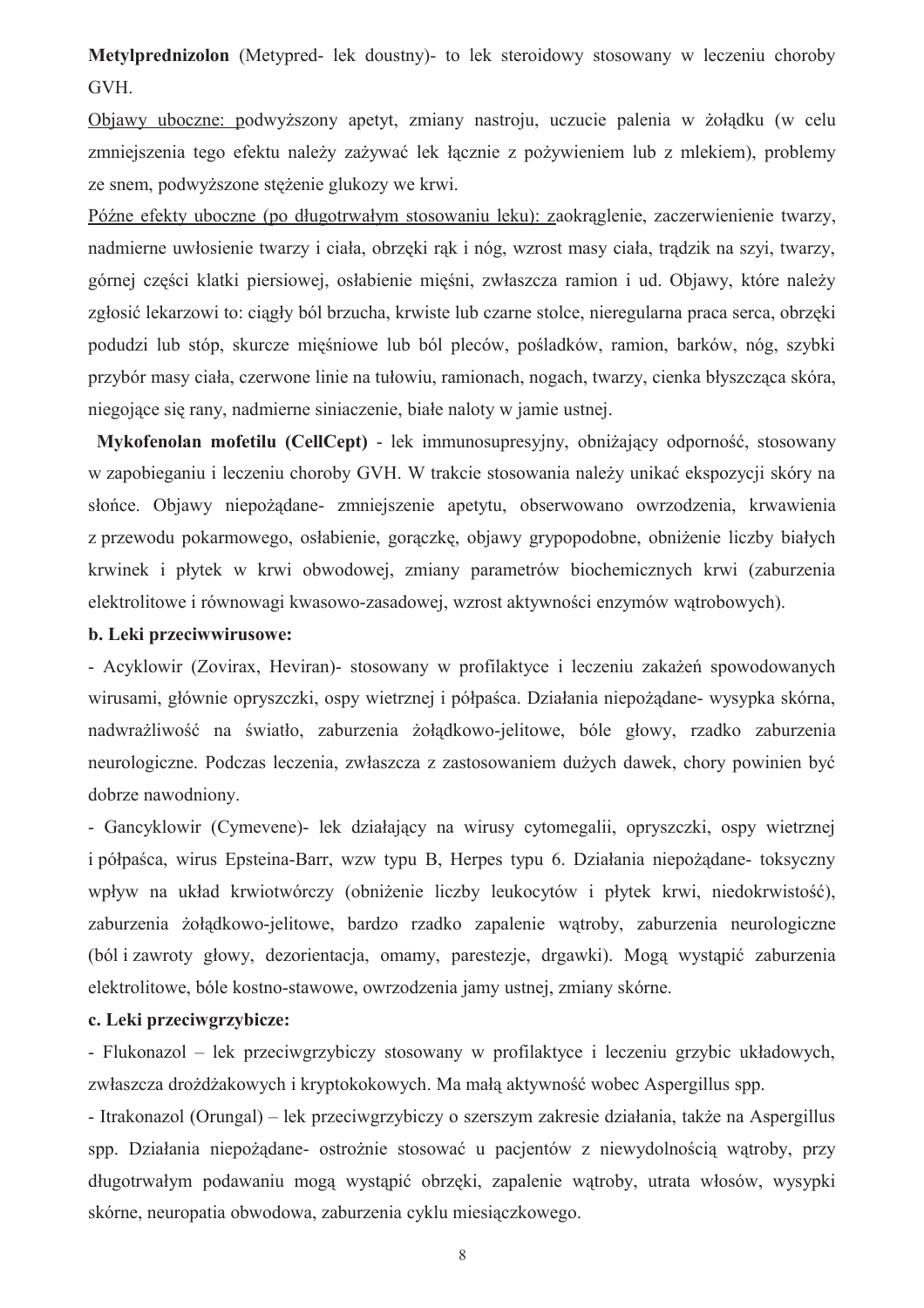# D. AKTYWNOŚĆ FIZYCZNA

W okresie rekonwalescencji po przeszczepieniu możesz czuć się zmęczony i słaby. Powrót sił i zdolności do wykonywania codziennych prac wymaga czasu- od kilku tygodni do wielu miesięcy. W tym czasie dokonuje się odnowa komórek szpiku i jednocześnie odbudowa innych komórek w organizmie: nabłonka jamy ustnej i dalszych odcinków przewodu pokarmowego, włosów, mięśni. Ten okres wzrostu komórek wymaga dostarczenia odpowiedniej ilości kalorii i może wyjaśniać występujące czasem uczucie zmeczenia. Warto w ciągu dnia skorzystać z drzemki popołudniowej.

Nie powinieneś próbować żadnych energicznych ćwiczeń, odchudzania się. Dobór ćwiczeń i rozszerzanie aktywności fizycznej konsultuj z lekarzem. Zaleca się spacery, ewentualnie jazde na rowerze stacjonarnym, oraz powolne stopniowanie wysiłku fizycznego.

Spacery są najlepszym sposobem nabierania sił w tym czasie- zalecane są spacery przy dobrych warunkach atmosferycznych z uwzględnieniem gimnastyki oddechowej (co jakiś czas głębokie wdechy, zwłaszcza na świeżym powietrzu). Nie jest jednak zalecanie bieganie ze względu na obciążenia układu kostnego. Na otwartym powietrzu można chodzić bez maseczki. Należy jednak unikać silnego nasłonecznienia (opalania się) ze względu na możliwość wywołania lub zaostrzenia choroby GVH i reaktywacji wirusów. Co najmniej przez rok po przeszczepie należy używać ubrania ochronnego (np. koszule z długim rekawem w okresie lata), preparatów przeciwsłonecznych z silnymi filtrami (SPF 15 lub więcej) na skórę, okrycia głowy i okularów przeciwsłonecznych.

Umiarkowane, stopniowo rozszerzane ćwiczenia gimnastyczne ułatwiają rehabilitacje poprzeszczepową. Zaleca się codzienną gimnastykę, najlepiej wykonywaną dwa razy dziennie. Warto ją rozpocząć pod nadzorem rehabilitanta.

Przed całkowitym zagojeniem się miejsca po centralnym cewniku dożylnym nie należy pływać. Pływanie jest dozwolone po około 9-12 miesiącach od zabiegu, o ile nie otrzymujesz intensywnego leczenia immunosupresvinego. Preferowane sa zbiorniki wodne o sprawdzonej czystości wody. Uważa się, że najlepsze są zamknięte obiekty z wodą ozonowaną. Chlor podrażnia spojówki, a woda naturalna może być zanieczyszczona.

Nie zaleca się powrotu do pracy (również wykonywania wszystkich prac domowych i wychowywania dzieci samemu bez innej pomocy) przed upływem 6 miesięcy po przeszczepieniu. Kontynuacja poprzedniej pracy, jeżeli była zbyt obciążająca szczególnie fizycznie lub jeśli związana jest z narażeniem na czynniki infekcyjne (praca na roli, w przedszkolu lub szkole), może się okazać niemożliwa. Powinieneś przedyskutować z lekarzem wszelkie obawy.

Powrót do szkoły jest uzależniony od stanu klinicznego pacjenta. Może okazać się niemożliwy przed upływem 6 miesięcy od przeszczepienia. Decyzję pomoże Ci podjąć lekarz.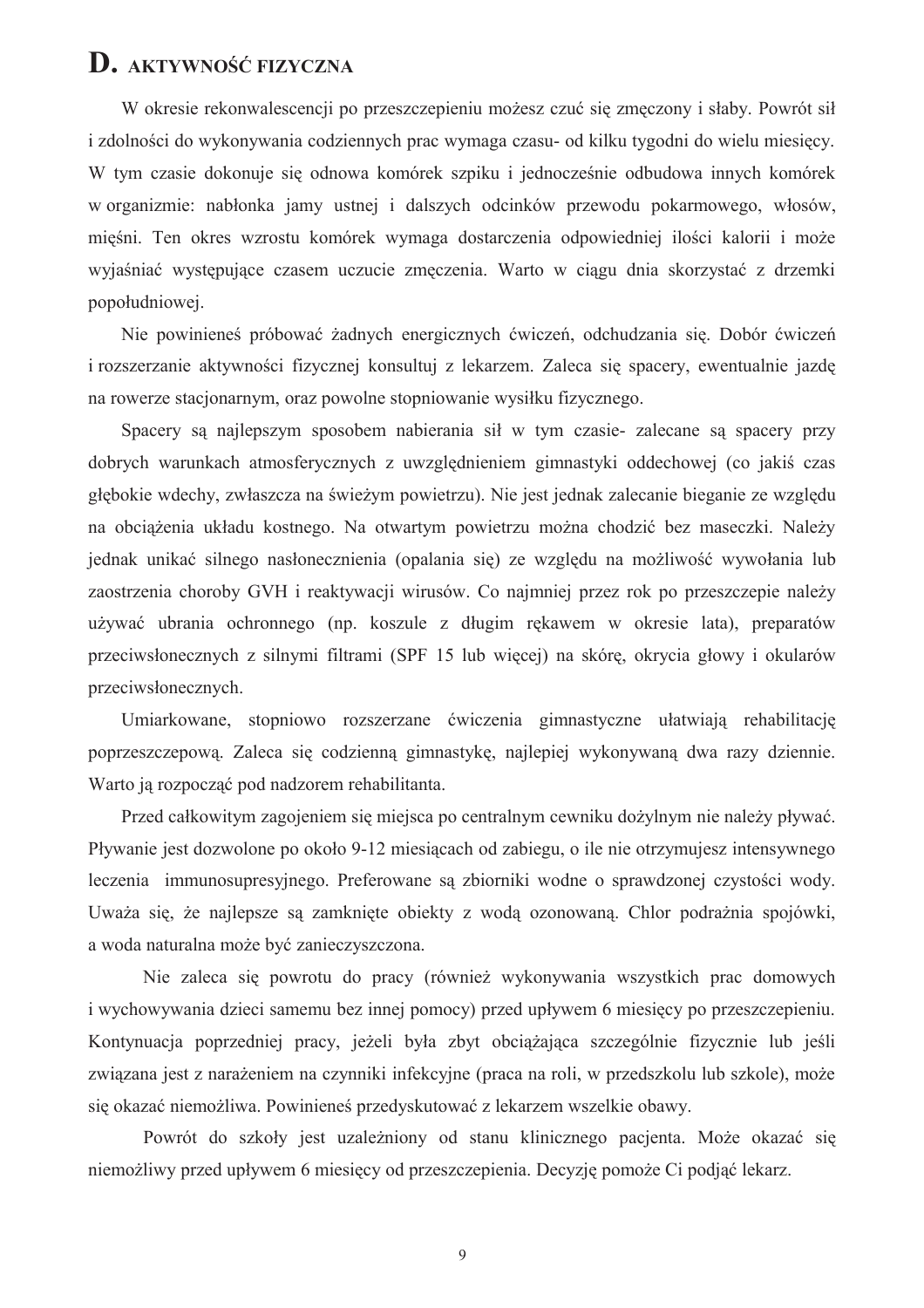# E. KONTAKT SEKSUALNY

Twoje potrzeby seksualne po przeszczepieniu moga być mniejsze. Jest to sytuacja przejściowa i normalny pociąg seksualny z pewnością powróci. Dopóki liczba twoich płytek krwi może być obniżona, powinieneś być ostrożny. Przestrzegaj zasad czystego i bezpiecznego seksu, najlepiej ze stałym kochanym przez Ciebie partnerem (mąż, żona).

Jeżeli Ty i twój partner czujecie się dobrze i u obojga nie występują oznaki infekcji, stosunek seksualny nie jest przeciwwskazany.

# Mężczyźni

Przez chemioterapie lub radioterapie twoje nasienie może mieć kolor brazowy lub ciemnopomarańczowy. Jest to przejściowe. Bedziesz się czuł bardziej komfortowo używając prezerwatywy. Zgłaszaj swojemu lekarzowi utrzymującą się brązową wydzielinę, ból i każdy inny niepokojący objaw.

Produkcja plemników jest bliska zeru, czasem jednak może dojść do zapłodnienia (ewentualne stosowanie metod zapobiegawczych może być wskazane).

### **Kobiety**

Po chemio- lub radioterapii błona śluzowa dróg rodnych kobiety może być sucha. Jest to przejściowe, czasem jednak taki stan może się utrzymywać przez dłuższy czas, szczególnie po przeszczepieniach allogenicznych. Stan taki sprzyją uszkodzeniom błony śluzowej. Dlatego kobietom poleca się używanie żelów nawilżających, a partnerowi używanie prezerwatywy. O każdym problemie należy porozmawiać ze swoim lekarzem.

Kobiety powinny być pod stałą opieką ginekologą, najlepiej takiego, który zna problematykę transplantacji szpiku (współpracującego z ośrodkiem transplantacyjnym).

Podobnie jak mężczyźni, kobiety najczęściej stają się po przeszczepieniu trwale bezpłodne. Szczególnie dotyczy to chorych po transplantacji allogenicznej z intensywnym przygotowaniem chemio- lub radioterapia przed zabiegiem. Po przeszczepieniach – zwłaszcza autologicznych – zapłodnienie jest możliwe, dlatego należy pamietać o zapobieganiu zajściu w ciaże. Zajście w ciaże po przeszczepieniu (choć zdarza się niezwyklę rządko) nie jest równoznaczne z tym, że dziecko urodzi się uszkodzone. W razie wątpliwości zapytaj o to lekarza.

Ze względu na zaburzenia hormonalne, jakie występują po przeszczepieniu ewentualna substytucja hormonalna rozpoczyna się po upływie około 6 miesiecy od transplantacji i powinna być prowadzona pod kontrolą ginekologa. Przedyskutuj z lekarzem ginekologiem i lekarzem transplantologiem za i przeciw długotrwałej terapii hormonalnej – bowiem każde leczenie ma swoje nie tylko dobre, ale i złe strony. Raz w roku powinnaś zawsze przeprowadzić profilaktyczne badanie ginekologiczne z pobraniem wymazu do badania cytologicznego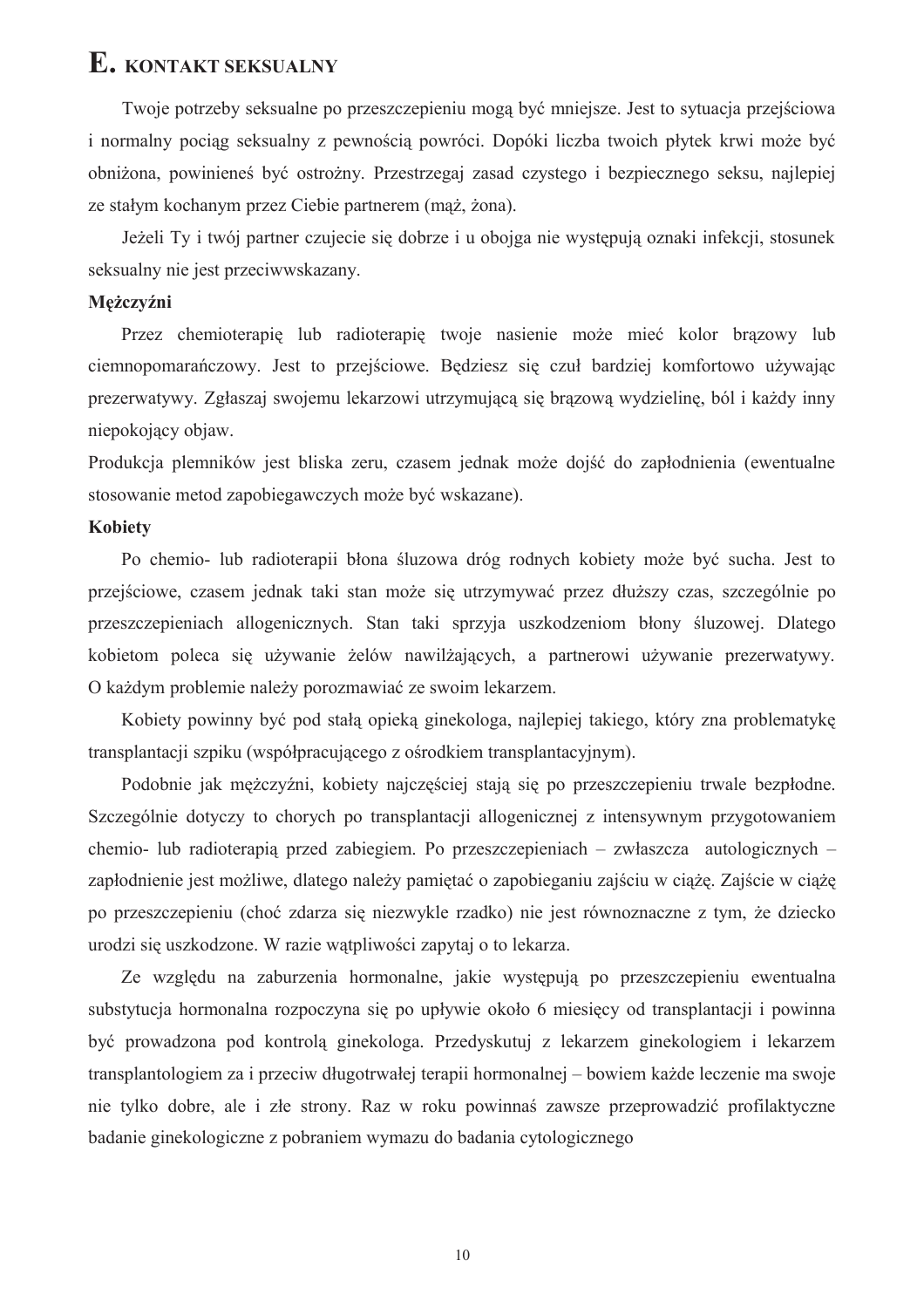# F. HIGIENA OSOBISTA

Do czynności higienicznych pacjent może używać wody z "kranu" tj. wodociągu. Nie zaleca się używania wody ze studni.

Pacjent powinien myć zęby po każdym posiłku i przed spaniem. Zaleca się używanie miękkiej szczoteczki do czasu, kiedy liczba płytek nie wzrośnie powyżej 50 G/L. Należy wykonywać ruchy "wymiatające" szczoteczką tzn. z góry ku dołowi w przypadku zebów górnych i od dołu ku górze przy zębach dolnych. Odradzamy mycie zębów typowymi ruchami poprzecznymi lub okrężnymi szczoteczką. Dopuszczalne są wszystkie rodzaje pasty do zębów. Unikać natomiast należy płynów do płukania jamy ustnej ze wzgledu na duża zawartość alkoholu, co może być powodem podrażnienia czy pieczenia tej okolicy. Lekarz prowadzacy może zalecić kontynuowanie płukania jamy ustnej zawiesinami przeciwbakteryjnymi i przeciwgrzybiczymi.

Pacient po przeszczepieniu szpiku może korzystać z kapieli tylko pod prysznicem. Jeżeli ma cewnik centralny musi pilnować, by po kapieli niezwłocznie zmienić opatrunek. Należy używać delikatnych mydeł i szamponów. Używanie kosmetyków, płynów po goleniu czy perfum nie jest zabronione, należy je jednak ograniczać, a w razie reakcji alergicznych zaprzestać używania. Jeżeli występuje suchość skóry, po kapieli można stosować oliwkę dla dzieci lub krem nawilżający. Należy używać kosmetyków hipoalergicznych, unikać stosowania kosmetyków zawierających alkohol, gdyż mogą one nasilać suchość skóry. Do łagodzenia objawów "suchej" skóry najbardziej poleca się zwykła wazeline.

Utrzymanie czystości jest bardzo ważne. Należy zwrócić uwagę na to, by pacjent miał osobiste przybory toaletowe przeznaczone tylko dla niego. Dotyczy to również ręczników, które należy zmieniać co najmniej 2 x w tygodniu.

W przypadku używania sztucznego uzębienia należy codziennie dokładnie płukać je pod bieżącą wodą i moczyć przez pół godziny w standardowym środku czyszczącym w celu zapobieżenia rozwojowi grzyba. Sztuczne uzębienie należy usuwać z jamy ustnej na czas płukania jamy ustnej np. lekiem przeciwgrzybiczym. Przez pierwsze 3 miesiące po przeszczepieniu zalecamy używanie sztucznego uzębienia jedynie w czasie przyjmowania posiłków.

W razie utrzymywania się obniżonej liczby płytek krwi należy golić się maszynką elektryczną i unikać zbyt energicznego czyszczenia nosa.

Około 3 miesięcy po przeszczepie można zaobserwować odrost włosów, co jest oznaką regeneracji komórek.

Odrost paznokci dokonuje się około 3 do 4 miesięcy po przeszczepieniu w miarę wzrostu nowych paznokci poprzednie ulegają odpadnięciu. Zaburzenia wzrostu paznokci, ich bruzdkowanie może występować w przebiegu przewlekłej choroby GVH.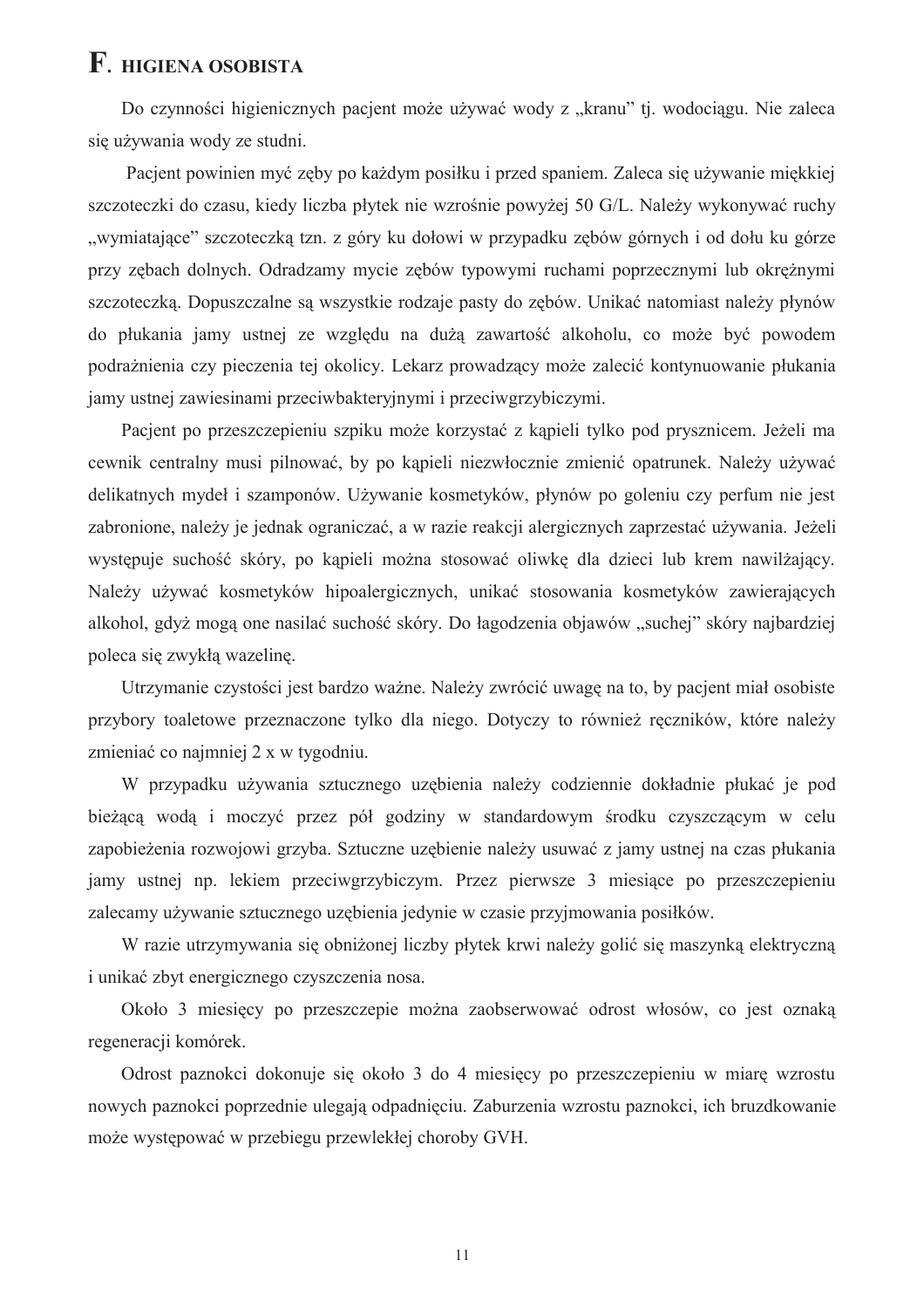# G. ŚRODOWISKO DOMOWE

Choremu po przeszczepieniu należy przez 6 do 12 miesięcy zapewnić odpowiednią ochronę przed mikroorganizmami, które mogą występować w środowisku domowym lub być przenoszone przez współmieszkańców.

Pacient powinien przebywać w czystym otoczeniu by uniknąć zakażenia, sam jednak nie powinien brać udziału w sprzątaniu. Pomieszczenie powinno zawierać jak najmniej przedmiotów, które moga być źródłem kurzu, takich jak grube zasłony, dywany, otwarte biblioteczki itd. Szczególną czystość należy zachować w łazience. Niedopuszczalne jest wykonywanie remontów w mieszkaniu, do którego ma się wprowadzić chory po przeszczepieniu. Każdy remont domowy zwieksza znaczaco na długi czas (również po zakończeniu remontu) stężenie zarodników grzybów, które mogą być bardzo groźne dla rekonwalescenta po przeszczepieniu. Z tego samego powodu nie zaleca się korzystania z nawilżączy powietrzą.

Kwiaty doniczkowe mogą być w domu, ale chory nie powinien ich pielęgnować. Zaleca się usunięcie z domu kwiatów ciętych, które mogą stanowić źródło zakażenia przede wszystkim grzybiczego. Nie zaleca się również w okresie Bożego Narodzenia posiadania żywego drzewka choinkowego.

Zalecane jest również przeniesienie zwierząt domowych w inne miejsce na okres co najmniej do trzeciego miesiąca po przeszczepieniu, ze względu na możliwość przeniesienia chorób odzwierzecych. Jeżeli chory mimo to wraca do mieszkania, w którym przebywają zwierzeta, powinny one być uprzednio przebadane na obecność toksoplazmozy (zwłaszcza koty) i chorób pasożytniczych.

Szczególną uwagę należy zwrócić na przebywanie chorych po przeszczepieniu szpiku z małymi dziećmi, które fizjologicznie mają obniżoną odporność i są bardziej podatne na infekcje i moga być źródłem zakażenia.

Należy unikać kontaktu z dziećmi szczepionymi w ostatnim czasie (miesiąc) szczepionkami doustnymi (żywymi, zawierającymi tzw. atenuowane czyli osłabione zarazki) przeciw poliomyelitis (w razie konieczności zaszczepienia dziecka należy zastosować szczepionke przeciw poliomyelitis do wstrzyknięć - martwą).

# H. PROBLEMY ZWIĄZANE Z ODŻYWIANIEM PO TRANSPLANTACJI

Po przeszczepieniu i wypisaniu do domu mogą występować dolegliwości utrudniające właściwe odżywianie (np. osłabienie apetytu, zmiana smaku, bolesność i suchość śluzówek w jamie ustnej, luźne stolce). Wiele z tych problemów stopniowo ustępuje w miarę upływu czasu.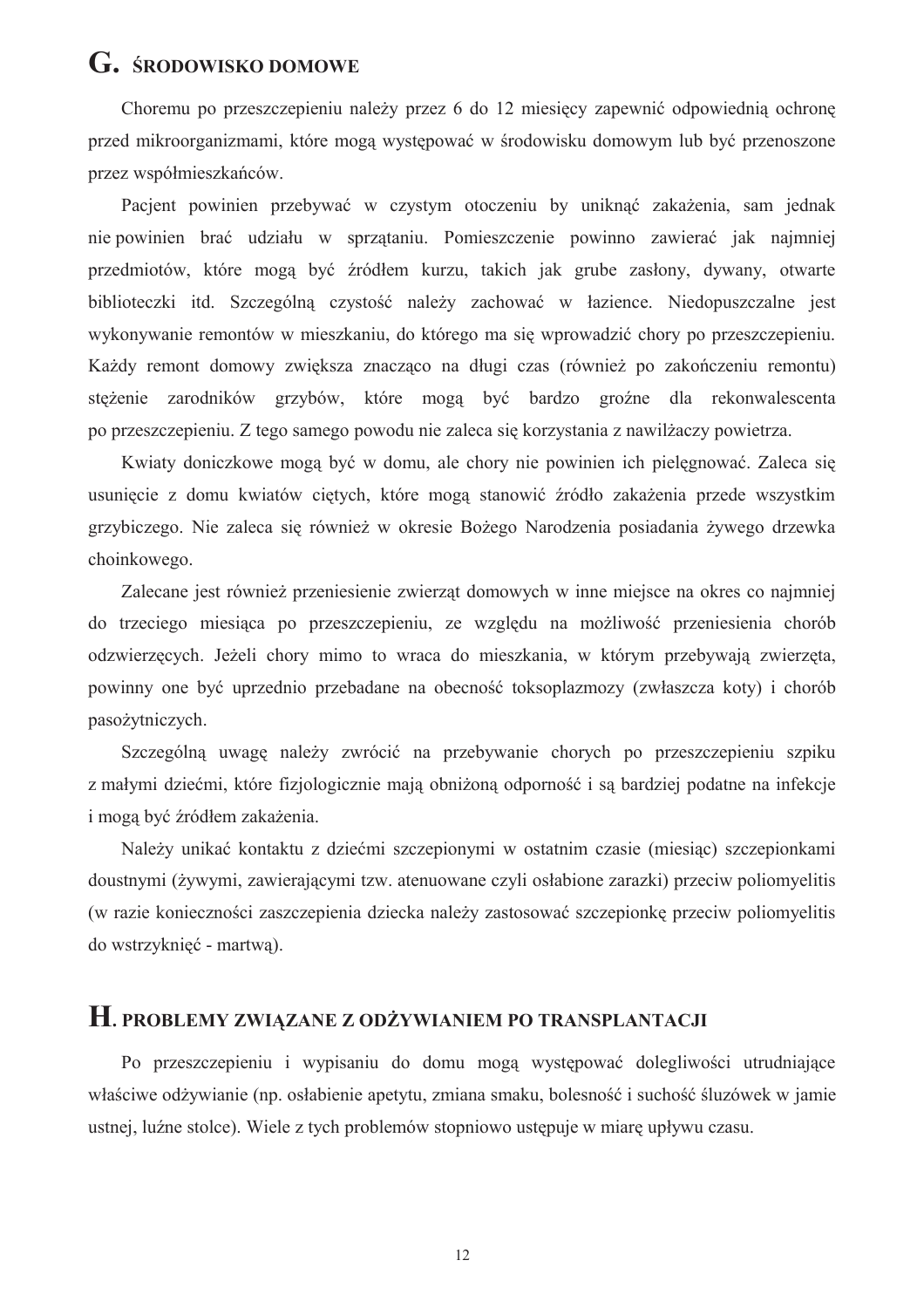### Zmiana smaku

Dla wielu chorych jedzenie po przeszczepieniu nie smakuje tak samo jak wcześniej. Niektórzy zgłaszają metaliczny posmak w ustach. Po pewnym czasie (3-4 miesiące, wolniej u chorych z aktywna choroba GVH) zmiany te ustepuja.

Spożywanie kwaśnych i twardych owoców, dokładne płukanie jamy ustnej przed jedzeniem może być pomocne w zmniejszaniu zaburzeń smakowych. Należy wyeliminować z diety potrawy o nieprzyjemnym smaku. Lepiej mogą smakować potrawy o intensywnym smaku i zapachu.

### Suchość w jamie ustnej

Jeżeli występuje suchość w jamie ustnej, należy unikać pokarmów twardych i suchych, jak też pikantnych, słonych i kwaśnych (pomarańcze, grejpfruty, pomidory), gdyż mogą one drażnić błone śluzowa języka, jamy ustnej i gardła. Jedzenie powinno być miękkie, wilgotne, pokrojone na małe kawałki lub zmiksowane. Pomocne może być stosowanie dodatków nawilżających ułatwiających połykanie np. sosów, śmietany itp. Stosowanie sztucznej śliny może usuwać uczucie suchości. Można też płukać jame ustna roztworem soli (pół łyżeczki soli + pół łyżeczki sody spożywczej rozpuścić w szklance wody). Pomocne w uzyskaniu nawilżenia może być też stosowanie bezcukrowej gumy do żucia, ssanie twardych cukierków lub pałeczek lodowych (z wody z sokiem). zanurzanie produktów zbożowych (np. kawałków chleba lub bułki) w zupie lub napojach. Chłodne pokarmy są zwykle lepiej tolerowane od gorących. W okresie największego nasilenia zmian może być pomocne stosowanie płynnych odżywek (np. Nutridrink, Protifar).

Należy unikać handlowo dostępnych popularnych płynów do płukania jamy ustnej i wody utlenionej, gdyż powodują one wysuszenie i podrażnienie błony śluzowej.

# **Biegunka**

W razie wystąpienia biegunki po jedzeniu należy zastosować tzw. przerwę wodną, tj. picie przeźroczystych płynów (np. posłodzona herbata) i spożywanie kleików przygotowanych na wodzie (np. klejk z kaszy mannej, klejk ryżowy). Biegunka może stanowić ważny objaw choroby GVH. Należy pamiętać, że występowanie biegunki zmniejsza wchłanianie leków stosowanych doustnie, w tym wchłanianie cyklosporyny, co może dodatkowo nasilać biegunkę spowodowaną chorobą GVH. Gdvby biegunka i/lub wymioty utrzymywały się powyżej 1 doby, należy skontaktować się z lekarzem. Może zaistnieć potrzeba zastosowania leków dożylnych.

Jeżeli stolec jest oddawany zbyt czesto, należy starać się zidentyfikować i ograniczyć pokarmy nasilające skurcze przewodu pokarmowego (pobudzające perystaltyke) - np. pokarmy mleczne, bogatotłuszczowe, bogate w cukry. Zastapienie zwykłego mleka mlekiem bezlaktozowym może bardzo poprawić trawienie, zmniejszyć wzdecia i skłonność do biegunki.

Należy spożywać mało i często, dokładnie rozgryzać pokarm, jeść powoli, tak by niewielkie porcje pożywienia trafiały w danej chwili do przewodu pokarmowego.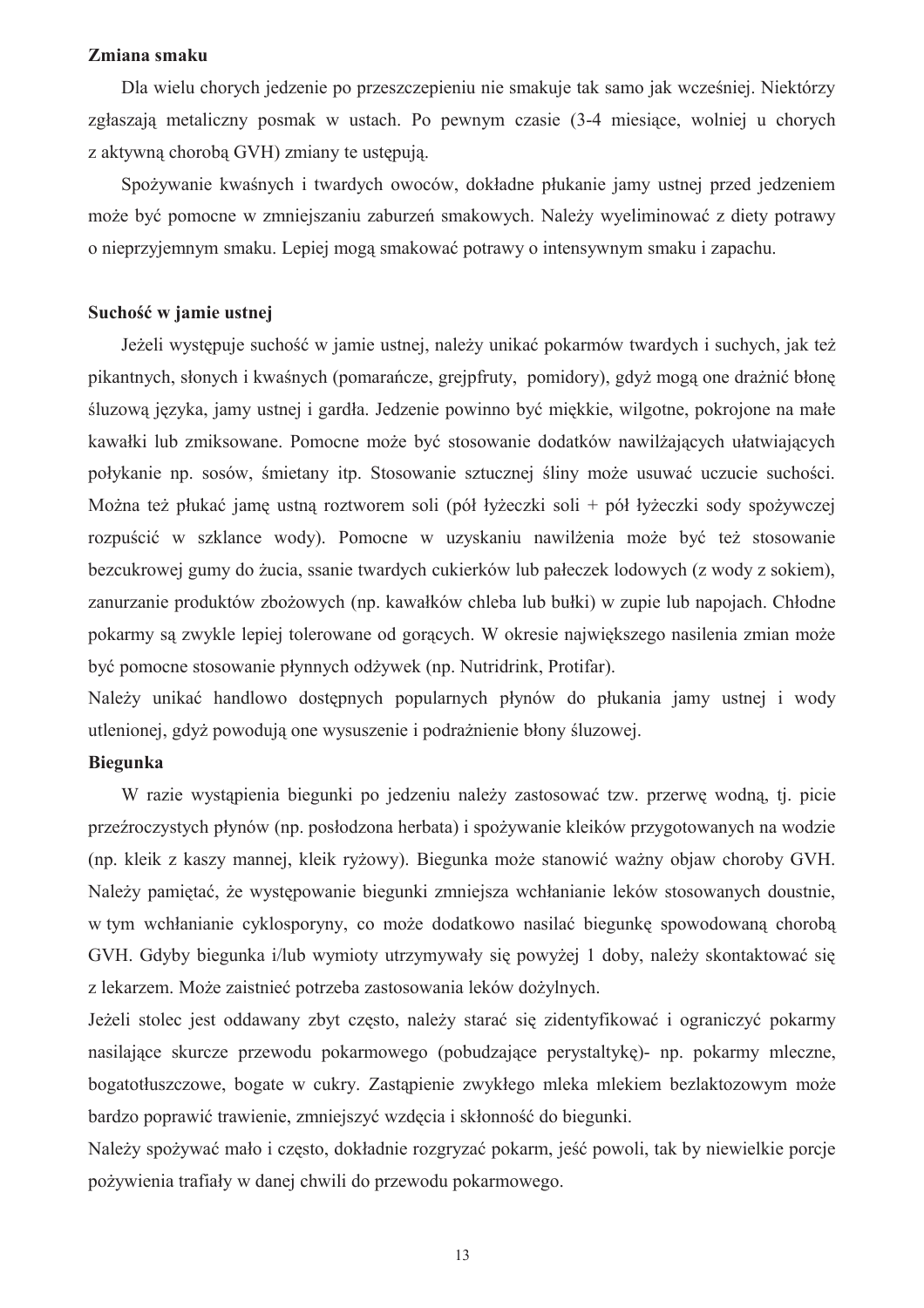### Zmiana apetytu

U wielu chorvch wystepuje osłabienie apetytu. Należy wówczas spożywać małe ilości pokarmu ale często, tj. 6, 7 lub 8 razy dziennie.

Jeżeli występuje dobra tolerancja mleka (tzn. spożycie mleka nie prowadzi do biegunki), wysokokaloryczne koktajle mleczne lub kompletne odżywki mleczne mogą zabezpieczać odpowiednie składniki pokarmowe bez podrażnienia jamy ustnej.

Inne pokarmy miekkie i łatwe do połkniecia to np. gesta zupa, jajka, filety rybne, miekko ugotowany makaron.

Temperatura pożywienia powinna być umiarkowana, gdyż potrawy bardzo zimne i bardzo gorące mogą powodować dyskomfort.

# **I. ZASADY ODŻYWIANIA PO TRANSPLANTACJI**

Dla utrzymania właściwego stanu odżywienia (utrzymania lub przyboru masy ciała), jak też dla poprawy odporności i samopoczucia, należy spożywać posiłki o odpowiedniej zawartości kalorii, białka, minerałów i witamin. Należy unikać produktów ciężkostrawnych, powodujących wzdęcia, przy wyborze potraw należy też uwzględnić dodatkowe obciążenia np. niewydolność watroby, cukrzyce itp. Dieta powinna być rozszerzana stopniowo ze wzgledu na konieczność adaptacji przewodu pokarmowego po długim okres odstawienia niektórych produktów w trakcie pobytu na oddziale przeszczepowym.

W pierwszych miesiącach po przeszczepieniu, kiedy twój układ odpornościowy nie funkcjonuje jeszcze prawidłowo, bezpieczną formą zabezpieczającą Cię przed infekcją jest spożywanie potraw świeżo przygotowanych. Nadrzędną zasadą w doborze potraw jest minimalizowanie ryzyka zakażenia (bakteryjnego, wirusowego lub grzybiczego) drogą doustną. Zaleca się dania poddane działaniu temperatury (gotowane, pieczone). Przestrzeganie zasad higieny pomoże Ci w realizacji tego zalecenia.

### Pamietai!

- 1. Przed przygotowywaniem posiłków należy dokładnie umyć rece.
- 2. Przez okres 3 miesięcy po przeszczepieniu należy przestrzegać diety ubogo bakteryjnej. Instrukcje dotyczące diety ubogo bakteryjnej – patrz poniżej.
- 3. Należy jeść zawsze posiłki ciepłe, zaraz po przyrządzeniu, nie można spożywać pozostałości po poprzednim posiłku. Nie należy przetrzymywać ugotowanych potraw w temperaturze pokojowej dłużej niż przez 2 godziny.
- 4. Nie należy jeść produktów surowych (np. mieso- tatar), najbardziej zalecane są potrawy gotowane w wodzie, na parze lub pieczone w folii.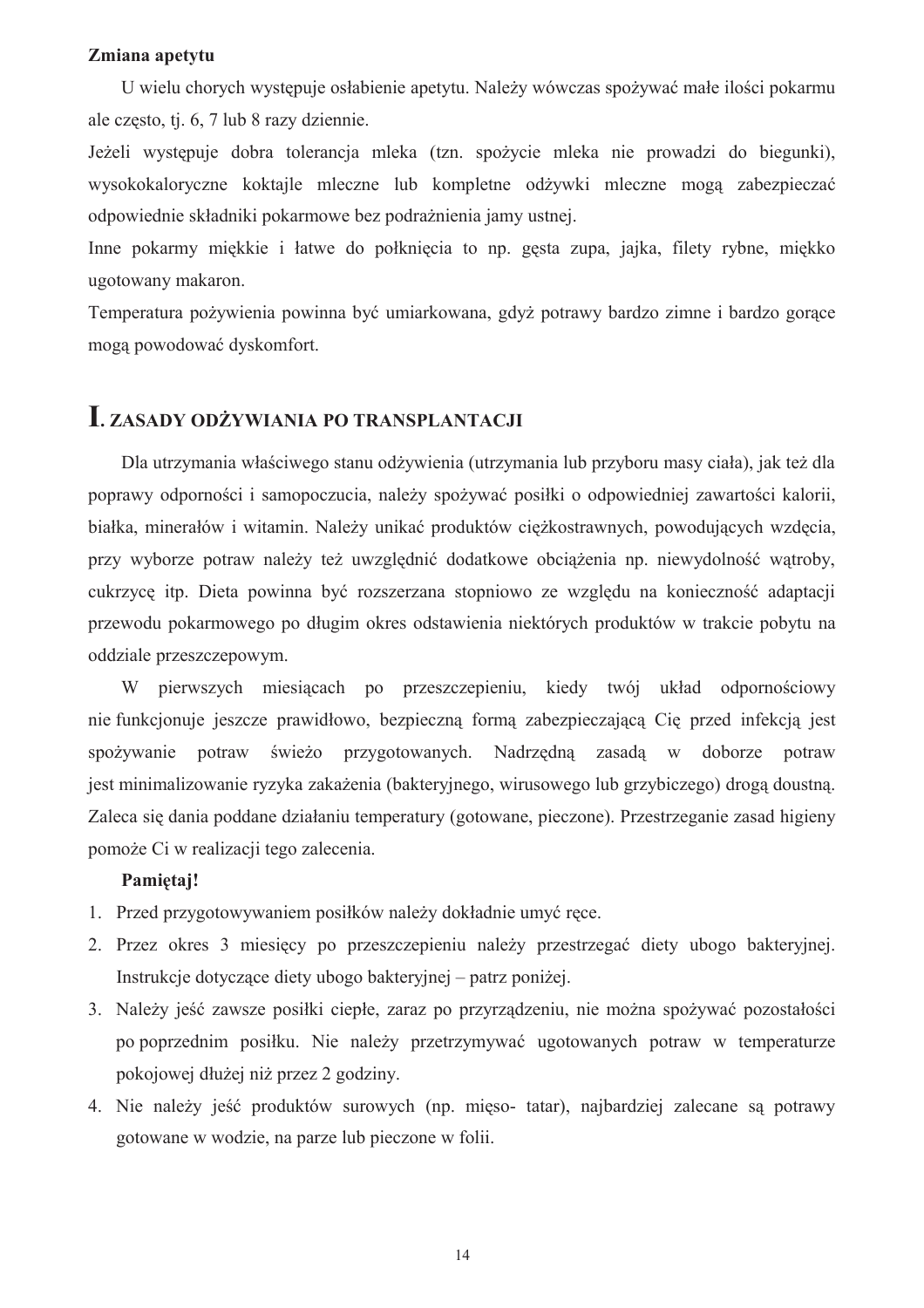- 5. Owoce- na surowo można spożywać tylko te świeże owoce, które można obrać, np. jabłka, banany, gruszki, pomarańcze, mandarynki. Przed obraniem owoce należy starannie umyć i sparzyć wrzątkiem.
- 6. Jarzyny- spożywanie jarzyn w stanie surowym (surówki), zielonej sałaty i marchewki tartej nie jest zalecane do 6 m-ca po przeszczepieniu.
- 7. Szczególnie ważne jest, by w okresie nabierania sił po przeszczepieniu dieta była dobrze zbilansowana (posiłki bogate w energie i białko).
- 8. Należy unikać potraw smażonych i tłustych, ostrych przypraw, alkoholu- patrz lista produktów zalecanych i przeciwwskazanych.

### Dieta ubogobakteryjna

Dieta ubogobakteryjna redukuje ryzyko zatrucia pokarmowego poprzez eliminację potraw, które moga zawierać groźne bakterie. Zasadami diety ubogobakteryjnej sa:

1. Unikanie surowych i innych ryzykownych potraw (patrz część "Wybór potraw").

2. Obchodzenie się z jedzeniem w sposób bezpieczny (zakupy/ przygotowanie/ przechowywanie).

ubogobaktervina stosowana jest od rozpoczecia leczenia przygotowującego Dieta do przeszczepienia i jest kontynuowana przez co najmniej trzy miesiące od przeszczepienia. Rozszerzenie diety powinieneś skonsultować z lekarzem lub dietetyczką.

### Wzrost bakterii

Bakterie rosną i dzielą się w bardzo różnych warunkach. Przeważnie wymagają wilgoci, pożywienia i odpowiedniej temperatury. Przygotowywanie bezpiecznego pożywienia ma na celu skrócenie czasu, w którym jedzenie przebywa w warunkach optymalnych dla wzrostu bakterii.

Bakterie dziela się najszybciej w temp. pomiedzy +4<sup>o</sup>C a +60<sup>o</sup>C. Gotowanie (+100<sup>o</sup>C) niszczy wiele, ale nie wszystkie bakterie. Im dłużej jedzenie przebywa w temperaturze pokojowej (około +20<sup>o</sup>C) lub w lodówce (+4<sup>o</sup>C), tym większe jest zagrożenie skażenia bakteriami.

### Przechowywanie

- Jedzenie nie powinno przebywać w temperaturze pokojowej dłużej niż 2 godziny.

- Jedzenie przechowywane w lodówce po 24 godzinach nie powinno być spożywane przez chorego po transplantacji.

Wviatki:

\* dżem (w małych słoiczkach), musztarda, ketchup, przyprawy,

\* produkty z datą przydatności do spożycia, np. mleko (ale po otwarciu do 24 godzin), sery (pakowane hermetycznie).

\* masło, margaryna (zgodnie z datą ważności),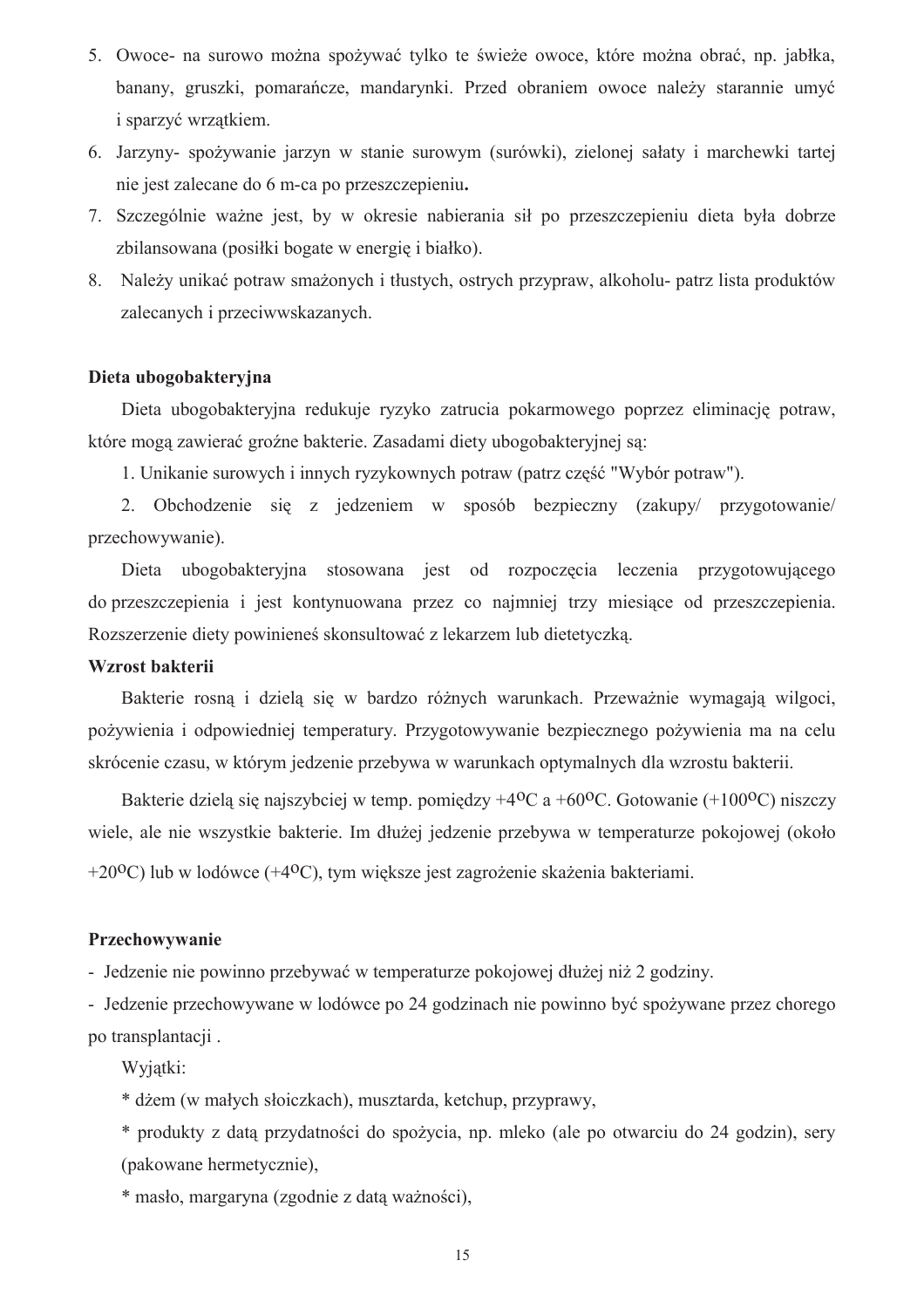\* surowe jarzyny które beda gotowane, np. ziemniaki.

- Suche potrawy, jak krakersy, herbatniki, suche płatki do mleka, sa stabilne w temperaturze pokojowej, powinny być tylko dobrze zapakowane (np. zamknięte przeźroczystą folią do pakowania).

# Zakupy

- Należy wybierać pokarmy zamrożone lub szczelnie zapakowane (próżniowo), bez śladów zabrudzenia, uszkodzenia, przecieku. Nigdy nie należy używać pożywienia z puszki, która syczy lub z której uchodzi gaz przy otwieraniu, lub ma nieprawidłowy zapach.

- Należy unikać wszelkich produktów kupowanych z otwartych straganów i wszelkich produktów wystawionych na sprzedaż bez opakowania.

- Należy unikać kupowania owoców rosnących na gałązkach (np. truskawki, maliny, winogrona), gdyż wokoło nasady często rozwija się grzyb.

- Należy sprawdzać date przydatności do spożycia i date produkcji celem oceny świeżości produktów nietrwałych (np. mleka, przetworów miesnych i serów).

# J. BEZPIECZNE JEDZENIE W DOMU

# A. Przygotowywanie jedzenia

1. Należy dokładnie umyć rece przed dotknięciem jedzenia.

2. Należy umyć ciepła woda z płynem do mycia naczyń przyrządy kuchenne i miejsce przygotowywania jedzenia celem ograniczenia możliwości przeniesienia bakterii z jednego produktu na drugi.

3. Należy używać czystych sztućców za każdym razem przy próbowaniu jedzenia.

4. Plastikowe deseczki do krojenia surowych produktów powinny być myte w goracej wodzie z pieniącym się płynem i następnie wyparzone. Należy stosować tylko plastikowe deseczki, gdyż drewniane stwarzają możliwość rozwoju groźnych bakterii.

5. Surowe jarzyny i świeże owoce mogą być zanieczyszczone bakteriami, dlatego zawsze należy je dokładnie umyć pod bieżącą wodą i kilkukrotnie płukać a następnie sparzyć przed spożyciem.

# Mvcie naczyń

Naczynia i sztućce należy myć używając płynu do mycia naczyń. Równie dobrze można stosować zmywarkę do naczyń. Każdy pacjent powinien posiadać swoje osobiste naczynia.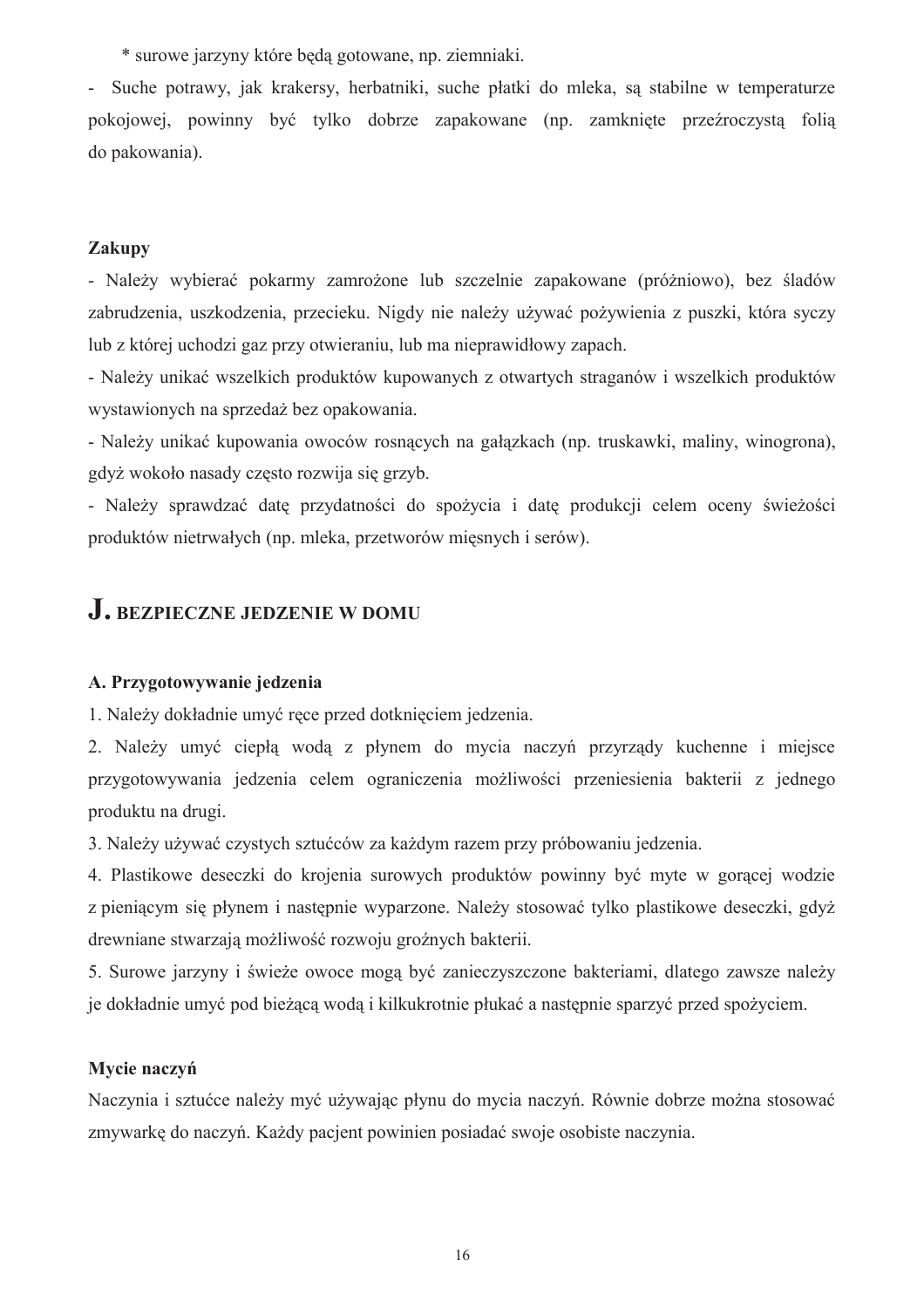### B. Gotowanie i przygotowywanie potraw

1. Należy rozmrażać jedzenie w lodówce, nigdy nie w temperaturze pokojowej.

2. Należy gotować lub piec mięso i drób do stanu dobrego ugotowania lub upieczenia. Należy gotować lub piec w piekarniku w folii lub w pergaminie przez co najmniej około 60-70 min pamietając, aby produkt nie był surowy.

3. Celem zachowania bezpieczeństwa, nie należy nadziewać drobiu. Nadzienie należy ewentualnie upiec osobno.

4. Nigdy nie należy piec miesa lub drobiu w temperaturze pieca poniżej 150<sup>o</sup>C.

5. Jarzyny powinny być dobrze ugotowane, należy unikać jarzyn niedogotowanych i smażonych.

6. W razie korzystania z kuchenki mikrofalowej, należy utrzymywać wnętrze w czystości używając wody z płynem/mydłem. Jedzenie na czas podgrzewania należy zakryć i zamieszać kilka razy w trakcie podgrzewania w celu uzyskania równomiernego ugotowania.

7. Należy unikać wyrobów konserwowanych w domu (dżemy, przyprawy, owoce i jarzyny, mięsa, ryby). Mogą one zawierać groźne bakterie i pleśnie, gdyż warunki konieczne dla prawidłowej sterylizacji są trudne do osiągnięcia w domu.

8. Jeżeli na powierzchni jedzenia znajduje się nalot, należy je wyrzucić. Niewidzialne toksyny wsiąkają do jedzenia czyniąc cały produkt niebezpiecznym.

## C. Przechowywanie

1. Natvchmiast po ugotowaniu jedzenie należy wkładać do lodówki lub zamrażarki. Nigdy nie należy oziębiać jedzenia do temperatury pokojowej przed dalszym schłodzeniem.

2. Duże ilości jedzenia należy oziębiać szybko przez porcjowanie na wąskie części przed włożeniem do lodówki lub zamrażarki. Jedzenie powinno być przechowywane w lodówce nie dłużej niż 24 godziny, a w zamrażarce nie dłużej niż 3 miesiące.

3. Należy się upewnić, że jedzenie gotowe do spożycia nie jest zanieczyszczone produktem surowym. Nie należy dopuszczać do kontaktu jedzenia gotowego do spożycia z produktami surowymi.

# K. JEDZENIE W PUNKTACH GASTRONOMII

Bezpieczeństwo jedzenia z pozadomowych punktów gastronomicznych (z restauracji i zwłaszcza barów) jest nieprzewidywalne z powodu różnych warunków sanitarnych i nieznanego sposobu obchodzenia się z jedzeniem. Dlatego podczas stosowania diety ubogo bakteryjnej (tj. przez co najmniej 100 dni po przeszczepieniu) należy unikać pożywienia z restauracji i barów. Po tym okresie można korzystać z restauracji pod warunkiem, że jest gwarantowana wysoka jakość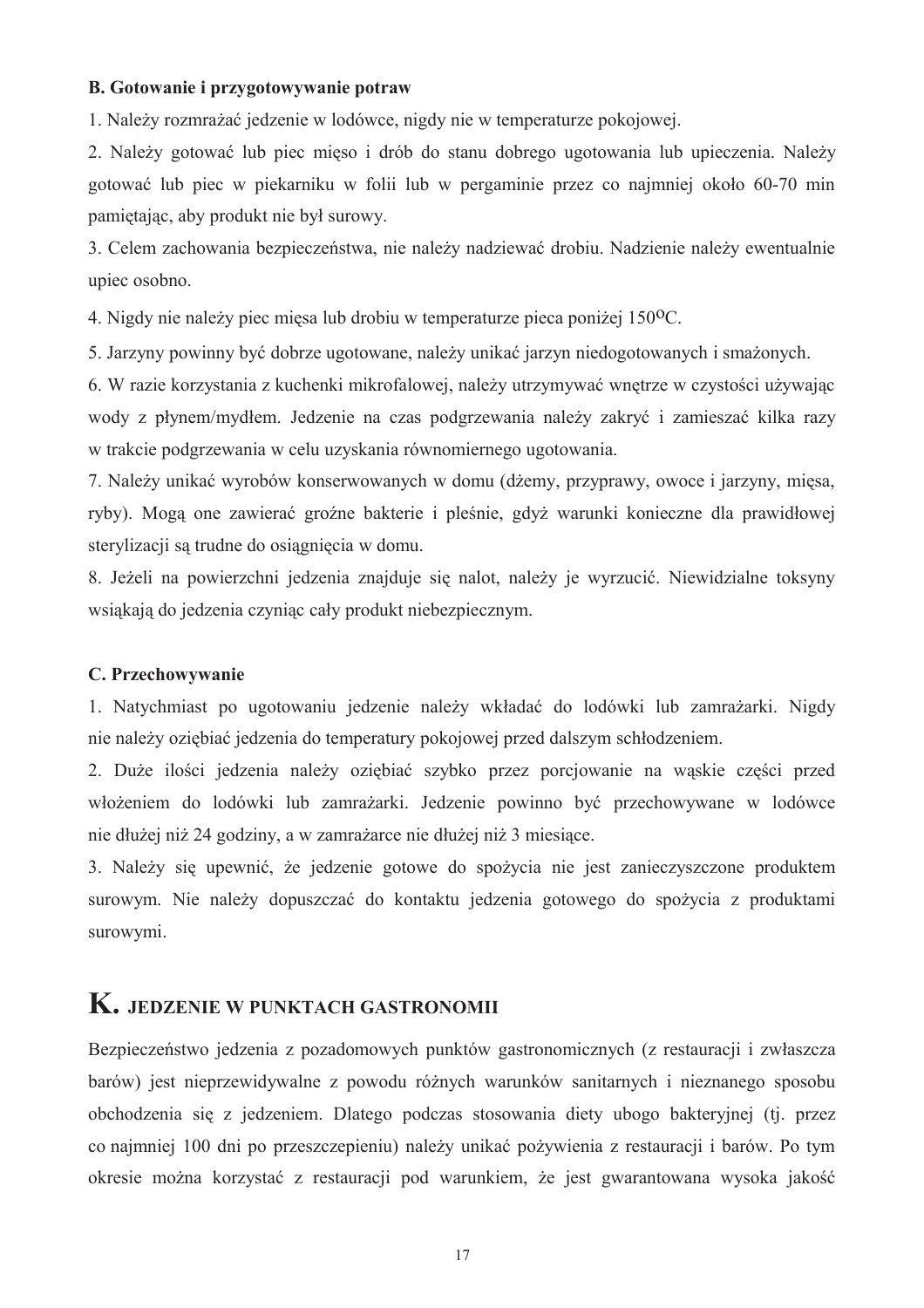przyrządzanych produktów. Z menu należy jednak nadal wybierać te produkty, dla których ryzyko zakażenia jest najmniejsze (produkty poddane obróbce termicznej).

# L. WYBÓR POTRAW

# **Nabiał**

| Potrawy dozwolone                            | Potrawy których należy unikać                |  |  |
|----------------------------------------------|----------------------------------------------|--|--|
| - Mleko UHT w kartonikach, mleko czekoladowe | - Mleko świeże i pasteryzowane zarówno       |  |  |
| UHT, śmietanka UHT w kartonikach             | jako napój jak i jako składnik innych potraw |  |  |
| - Smietana jako dodatek do potraw gotowanych |                                              |  |  |
| - Masło w małych opakowaniach                |                                              |  |  |
| Jogurty naturalne, owocowe w<br>małych       |                                              |  |  |
| opakowaniach, Actimel                        |                                              |  |  |
| - Ser biały porcjowany w małych opakowaniach | - Ser biały świeży na wagę, sery pleśniowe   |  |  |
| - Ser żółty w plasterkach lub w paście       |                                              |  |  |
| - Serek homogenizowany                       |                                              |  |  |
| - Omlety, jajka na twardo, dobrze dosmażona  | - Surowe jajka i desery zawierające surowe   |  |  |
| jajecznica                                   | jajka, bezy                                  |  |  |
|                                              | - Napoje zawierające ubite surowe jajko      |  |  |
|                                              | - Majonez                                    |  |  |

| <b>Mieso</b>                                |                                           |  |  |
|---------------------------------------------|-------------------------------------------|--|--|
| <b>Potrawy dozwolone</b>                    | Potrawy których należy unikać             |  |  |
| - Mieso świeże lub mrożone po ugotowaniu,   | Mięso surowe, suszone, wędzone.           |  |  |
| uduszeniu lub upieczeniu w folii            | Wędliny surowe, suszone, wędzone          |  |  |
| - Wędliny gotowane i pieczone               |                                           |  |  |
| - Przetwory mięsne zakupione w opakowaniach | - Przetwory mięsne odkrajane przy zakupie |  |  |
| próżniowych                                 |                                           |  |  |
| - Przygotowane w domu hot-dogi, hamburgery, | - Hot-dogi, hamburgery, zapiekanki, sosy  |  |  |
| zapiekanki i gotowane domowe sosy mięsne    | mięsne z barów szybkiej obsługi           |  |  |
| - Pizza domowa własnej roboty               | - Pizza z pizzerii                        |  |  |
| - Konserwy mięsne                           | - Mięso lub ryba konserwowane w domu      |  |  |
| - Ryby świeże lub mrożone po ugotowaniu,    | - Ryby surowe, suszone, wędzone           |  |  |
| uduszeniu lub upieczeniu w folii            | - Owoce morza przez okres 2 lat (mięczaki |  |  |
| - Konserwy rybne                            | surowe, gotowane lub puszkowane- małże,   |  |  |
|                                             | krewetki, itp.)                           |  |  |

# Chleb i produkty zbożowe

| Potrawy dozwolone                               | Potrawy których należy unikać                   |
|-------------------------------------------------|-------------------------------------------------|
| - Produkty zakupione w opakowaniu               | - Produkty kupowane bez opakowania              |
| - Wypieki domowe (chleb, bułki, czyste: słodkie | - Słodkie bułeczki, ciasta, ciastka, ciasteczka |
| bułeczki, ciasta, ciastka, ciasteczka)          | z nadzieniem kremowym                           |
| - Gotowane lub zimne płatki zbożowe             |                                                 |
| - Tosty, placki, wafle                          |                                                 |
| - Ugotowany makaron i ryż                       |                                                 |

# Owoce i warzywa

| <b>Potrawy dozwolone</b> | Potrawy których należy unikać |
|--------------------------|-------------------------------|
|--------------------------|-------------------------------|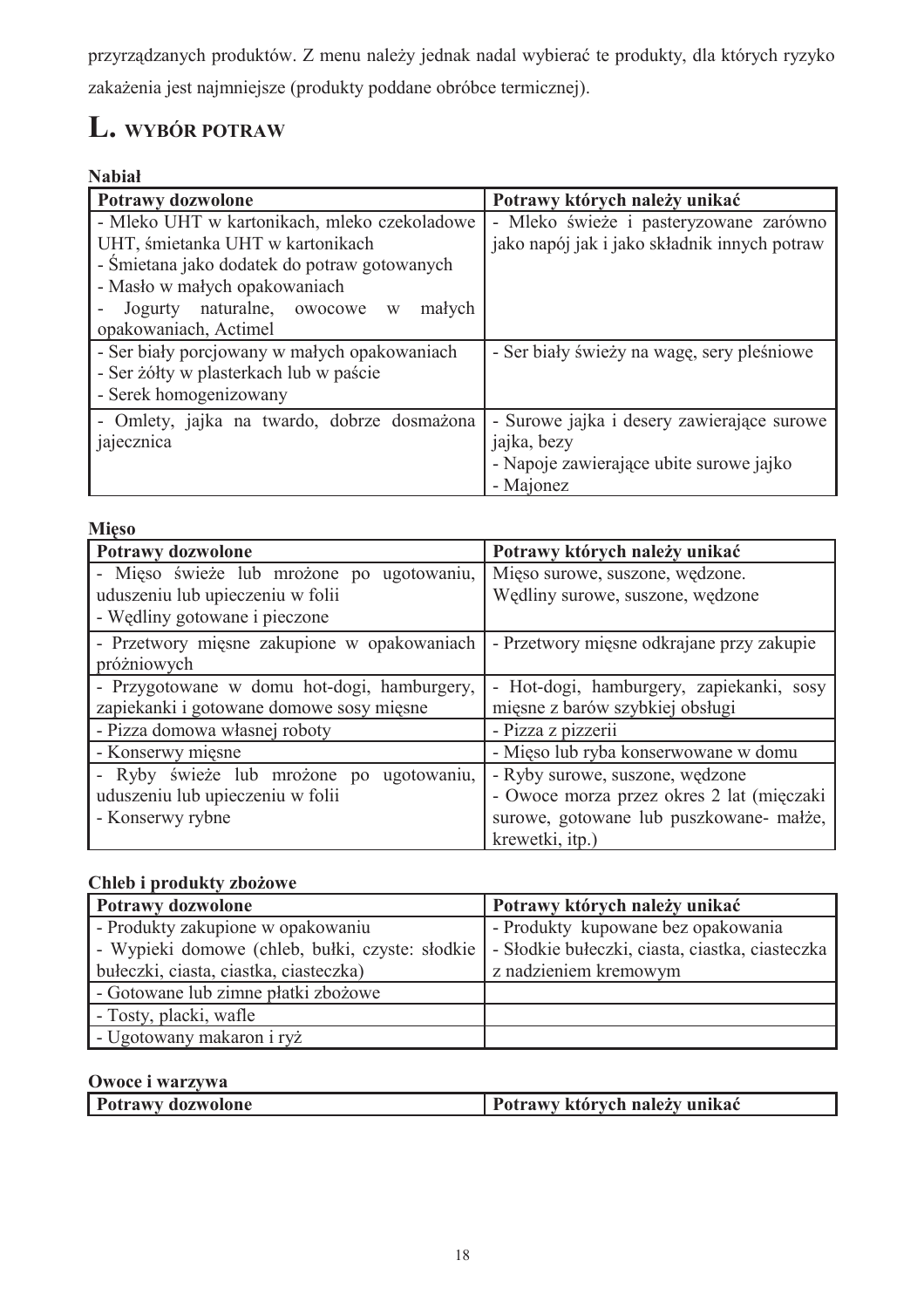| - Owoce: wszystkie świeże lub mrożone owoce,<br>które zostały dobrze ugotowane lub upieczone<br>- Surowe świeże owoce – jedynie te, które można<br>obrać: jabłka, banany, pomarańcze, mandarynki<br>- Owoce suszone w wypiekach | - Surowe owoce – te, których nie można<br>obrać: czereśnie, wiśnie, morele, śliwki,<br>winogrona, maliny, porzeczki<br>- Owoce oleiste łupane: orzechy, migdały<br>- Owoce suszone: morele, figi, rodzynki, |
|---------------------------------------------------------------------------------------------------------------------------------------------------------------------------------------------------------------------------------|-------------------------------------------------------------------------------------------------------------------------------------------------------------------------------------------------------------|
|                                                                                                                                                                                                                                 | śliwki<br>- Sałata zielona i marchewka tarta do 6 m-ca                                                                                                                                                      |
| - Warzywa: warzywa świeże lub mrożone po<br>ugotowaniu lub upieczeniu.<br>- Surowe warzywa jedynie te, które można obrać<br>ze skórki: ogórki, pomidory                                                                         | po przeszczepieniu<br>- Ogórki kiszone i kapusta kiszona<br>- Grzyby marynowane<br>Sałatki lub zapiekanki ziemniaczane,<br>makaronowe, ryżowe zawierające surowe<br>warzywa                                 |
| Owoce i warzywa zakupione<br>W<br>puszce                                                                                                                                                                                        | - Owoce i warzywa zakonserwowane w                                                                                                                                                                          |
| (brzoskwinie, groszek, fasola, kukurydza itp.)                                                                                                                                                                                  | domu                                                                                                                                                                                                        |
| - Gotowane zupy                                                                                                                                                                                                                 | - Nie gotowane zupy (np. owocowe)                                                                                                                                                                           |

# Zakaski i słodycze

| Potrawy dozwolone                                                                 | Potrawy których należy unikać                                |  |  |  |
|-----------------------------------------------------------------------------------|--------------------------------------------------------------|--|--|--|
| - Czyste chipsy ziemniaczane, popcorn, precle                                     | - Chipsy z dodatkami                                         |  |  |  |
| Czyste czekolady i czekoladki bez orzechów<br>i owoców                            | - Czekolady i czekoladki zawierające<br>orzechy i owoce      |  |  |  |
| Dżemy, galaretki, marmolady, syropy, miód<br>zakupione w zamkniętych opakowaniach | Dżemy, galaretki, marmolady,<br>syropy<br>zrobione<br>w domu |  |  |  |
| - Cukier (biały i brązowy)                                                        | Cukierki nadziewane, lody                                    |  |  |  |
| - Cukierki twarde                                                                 |                                                              |  |  |  |

# Napoje

| Potrawy dozwolone                                  | Potrawy których należy unikać            |  |  |
|----------------------------------------------------|------------------------------------------|--|--|
| Woda mineralna w małych butelkach                  | - Woda z kranu, sok z pomidorów, alkohol |  |  |
| przeznaczona do jednorazowego spożycia, woda       |                                          |  |  |
| przegotowana, kawa, herbata                        |                                          |  |  |
| - Soki owocowe i warzywne zakupione w puszce,      |                                          |  |  |
| kartoniku lub butelce, soki zrobione z koncentratu |                                          |  |  |
| - Kawa, herbata (herbaty ziołowe do uzgodnienia    |                                          |  |  |
| z lekarzem)                                        |                                          |  |  |
| - Świeżo gotowane kompoty                          |                                          |  |  |
| - Płynne lub sproszkowane dodatki do mleka         |                                          |  |  |
| - Gotowe preparaty wzbogacające dietę              |                                          |  |  |

# Tłuszcze i oleje

| Potrawy dozwolone                                                                    | Potrawy których należy unikać |
|--------------------------------------------------------------------------------------|-------------------------------|
| - Masło, margaryny miękkie, olej, oliwa, masło   - Smalec, margaryny twarde, słonina |                               |
| roślinne                                                                             |                               |

# Przyprawy

| <b>Potrawy dozwolone</b>                                                     | Potrawy których należy unikać |  |  |
|------------------------------------------------------------------------------|-------------------------------|--|--|
| - Zakupiony (najlepiej w jednorazowych - Zrobiony w domu ketchup, musztarda, |                               |  |  |
| opakowaniach) ketchup, musztarda                                             | pikle, oliwki itp.            |  |  |
| ' - Zakupione pikle, oliwki itp.                                             |                               |  |  |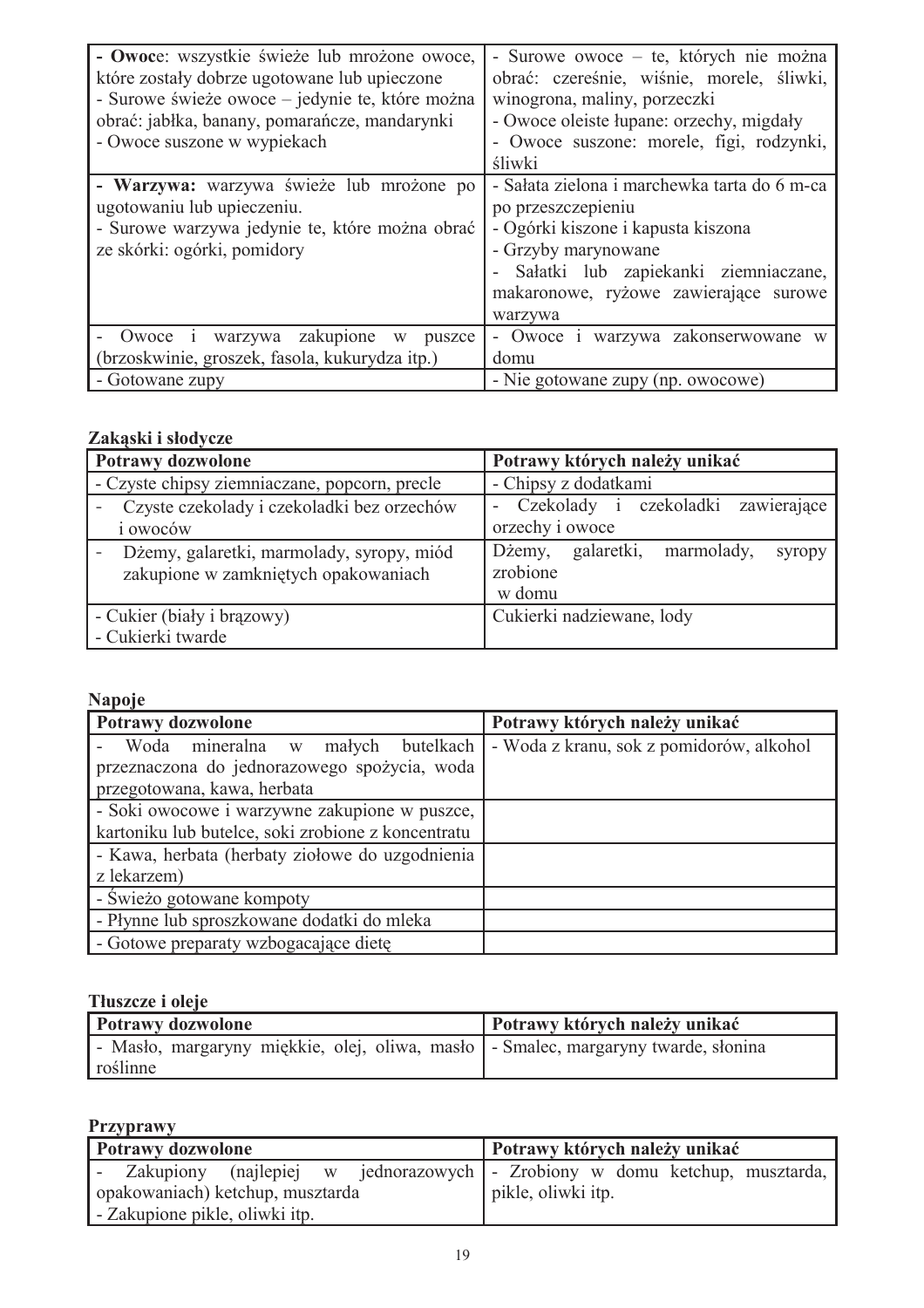| Sosy zakupione w butelce (np. sojowy,                                                |                                     |
|--------------------------------------------------------------------------------------|-------------------------------------|
| paprykowy)                                                                           |                                     |
| - Papryka, przyprawy, zioła dodawane podczas - Papryka, przyprawy, zioła dodawane do |                                     |
| gotowania/pieczenia                                                                  | potraw po ich ugotowaniu/upieczeniu |
| - Sól                                                                                |                                     |

## Pokarmy bogate w potas

Jeżeli lekarz zaleci spożywanie w diecie wiecej potasu:

Owoce: banany, pomarańcze, brzoskwinie, morele, śliwki, melony, avocado

Jarzyny: fasola, groszek, pory, buraki, pomidory, ziemniaki, pieczarki, szpinak

# Pokarmy bogate w magnez

Jeżeli lekarz zaleci spożywanie w diecie więcej magnezu:

Mleko, kakao (czekolada), produkty zbożowe pełnoziarniste, jarzyny z zielonymi liśćmi, mięso.

W razie konieczności stosować dodatkowo zlecone przez lekarza preparaty magnezowe (np. Magnezin, Asmag, Slow-Mag).

# Alkohol i palenie

Watroba po przeszczepieniu może być bardziej wrażliwa, dlatego co najmniej przez 3-4 miesiące należy unikać spożywania napojów alkoholowych. Ewentualne spożywanie szklaneczki wina lub piwa w okresie późniejszym należy skonsultować z lekarzem.

Spożywanie alkoholu jest zakazane w razie uzasadnionych obaw o stan wątroby oraz przy niskiej liczbie płytek krwi.

Z powodu ryzyka zakażenia dróg oddechowych, ryzyka powikłań płucnych związanych z leczeniem kondycjonującym (chemicznym lub z zastosowaniem napromieniania), a przede wszystkim 10-krotnego wzrostu ryzyka rozwoju innych nowotworów (płuc, krtani), palenie po przeszczepieniu jest wyjątkowo groźne i surowo zakazane.

#### M. **ZASADY SZCZEPIENIA PACJENTÓW** PO **ALLOGENICZNYM** PRZESZCZEPIENIU SZPIKU

- 1. Wskazania do szczepienia po allogenicznym przeszczepieniu szpiku powinny być Niezbednym warunkiem jest rozpatrywane indywidualnie. zakończenie leczenia immunosupresyjnego i osiągnięcie bezwzględnej liczby limfocytów CD4 powyżej  $200$  komórek/mm<sup>3</sup>.
- 2. Występowanie objawów choroby GVH nie stanowi przeciwwskazania do szczepienia, o ile nie wymagają leczenia immunosupresyjnego.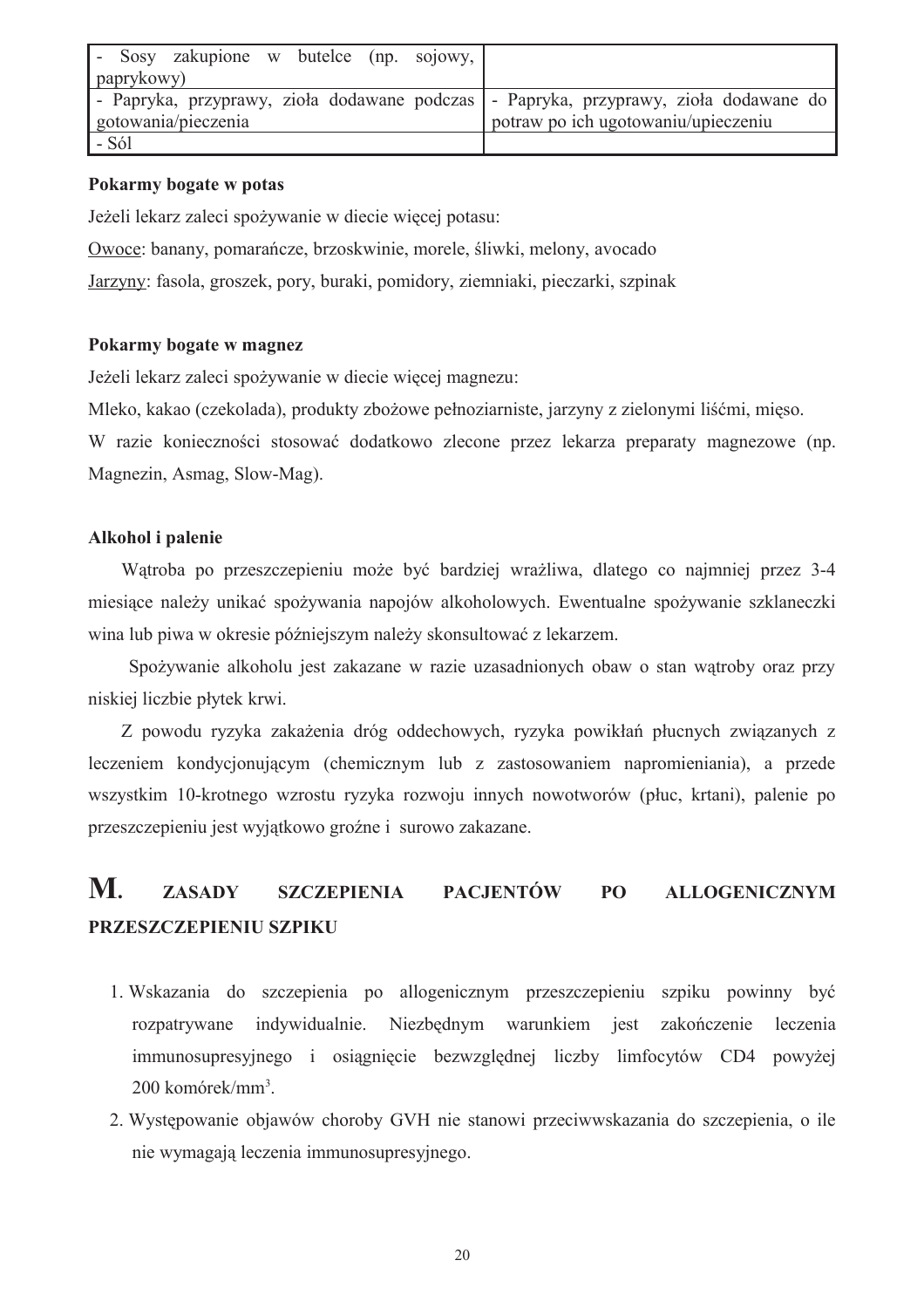- 3. Nie stosujemy szczepionek zawierających żywe atenuowane (osłabione) wirusy: szczepienie przeciwko żółtej febrze, odrze, różyczce, zapaleniu przyusznic, poliomyelitis- szczepionka doustna.
- 4. Nie stosujemy szczepionek zawierających żywe atenuowane bakterie szczepionka BCG.
- 5. Osoby mieszkające z pacjentami po allogenicznym przeszczepieniu szpiku nie mogą być szczepione doustna szczepionka przeciwko poliomyelitis.

# Kalendarz szczepień:

- 1. Szczepionka Pneumovax (przeciwko pneumokokom). Wykonujemy w 7 i 24 miesięcy po przeszczepieniu szpiku.
- 2. Skoniugowana szczepionka przeciwko Haemophilus influenzae typ B Act HIB (przeciwko Haemophilus influenzae). Trzy dawki szczepionki: pierwsze podanie w 7 miesięcy po przeszczepieniu szpiku, następne co 6 miesięcy.
- 3. Szczepionka błoniczo-tężcowa DT adsorbowana na wodorotlenku glinu (przeciwko błonicy i tężcowi). Trzy dawki szczepionki: pierwsze podanie w 12 miesiecy po przeszczepieniu szpiku, drugie po trzech miesiącach od pierwszego podania, trzecie po sześciu miesiacach od drugiego podania.
- 4. Szczepionka poliomyelitis zabita do wstrzyknięć, Imovax Vero Inactivated (przeciwko Poliomyelitis) (i.m. lub s.c). Trzy dawki szczepionki: pierwsze podanie w 12 miesięcy po przeszczepieniu szpiku, kolejne dwa w odstępach miesięcznych. Pacjenci z przewlekłą chorobą przeszczep-przeciw-gospodarzowi otrzymują szczepienie przeciwko Poliomyelitis w 12, 24, i 36 miesięcy po przeszczepieniu.
- 5. Szczepionka Engerix B (przeciwko Hepatitis B). 1 ml dla dorosłych, 0,5 ml dla dzieci. Trzy dawki szczepionki: pierwsze podanie w 12 miesięcy po przeszczepieniu szpiku, kolejne dwa w odstępach miesięcznych.
- 6. Szczepienie przeciwko grypie powinno być prowadzone każdej jesieni szczepionką stosowaną w danym roku.

Uwaga!!! Zakupione szczepionki muszą być przechowywane w warunkach określonych na opakowaniu. W przypadku nieprawidłowego przechowywania mogą być nieskuteczne.

# N. CHOROBA PRZESZCZEP-PRZECIW-GOSPODARZOWI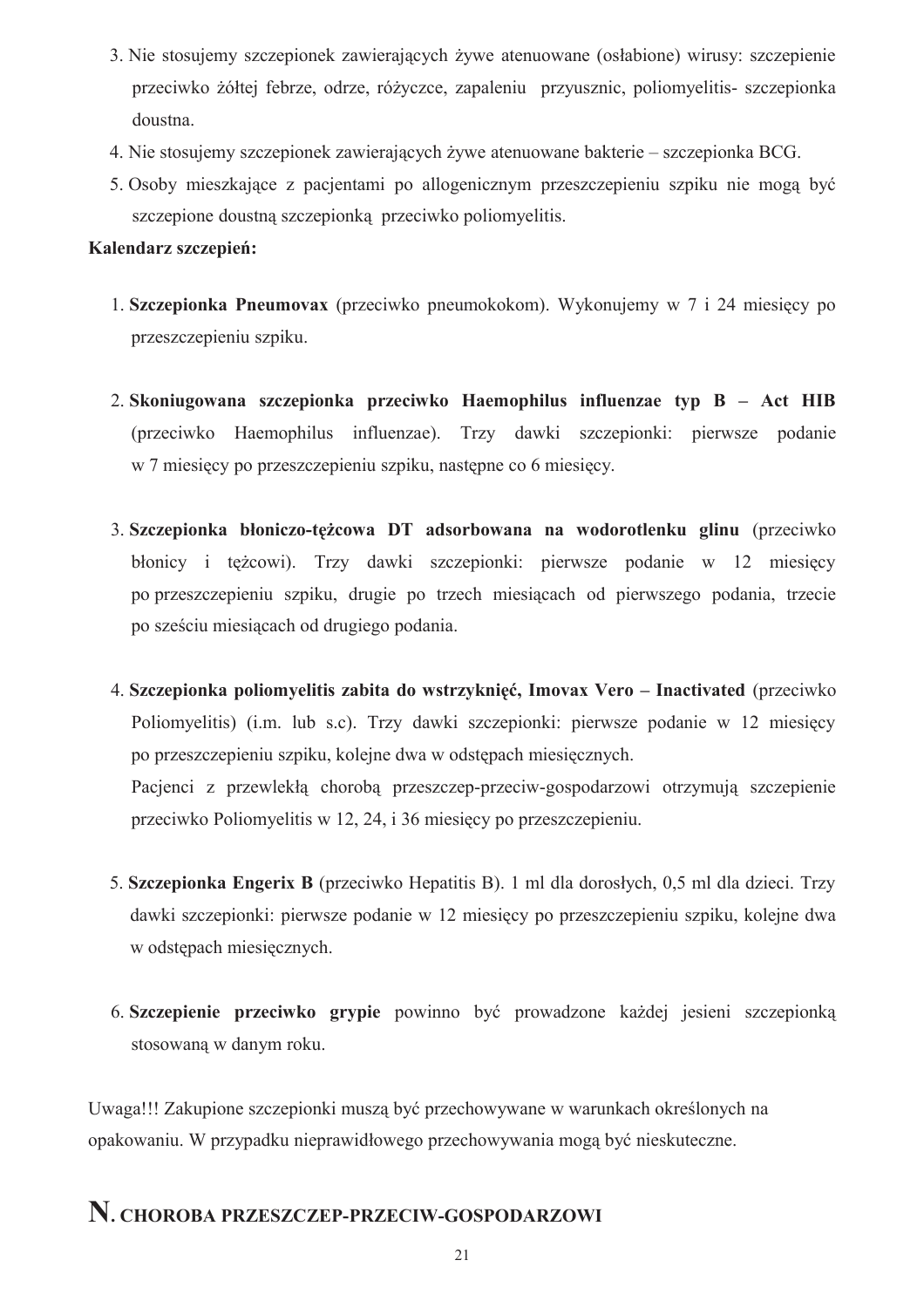Choroba przeszczep-przeciw-gospodarzowi (ang.: graft-versus-host disease, GVHD) wynika z obecności komórek dawcy w Twoim organizmie. Komórki dawcy rozpoznają twoje komórki i tkanki jako coś "nowego" i mogą rozpocząć wobec nich reakcję. Reakcję tę fachowo nazywa się choroba przeszczep-przeciw-gospodarzowi. Choroba dlatego, ponieważ obiawy przypominają szereg różnych chorób. Choroba GVH dzieli się na tzw. chorobę ostrą (pojawia się ona do 100 dnia, najczęściej między 28-50 dniem po przeszczepieniu) oraz przewlekła (pojawia się po dniu 100, zwykle około 130-150 dnia po przeszczepieniu, ale może się rozpocząć nawet do dwóch lat po transplantacii). Choroba ostra zasadniczo dotyczy 3 narządów: skóry, jelit i watroby. W przypadku zajęcia skóry dochodzi do rozwoju wysypki, zaczerwienienia, pieczenia, mogą nawet powstawać pecherze. Zajecie jelit objawia się biegunka, a nawet bólami brzucha. Czasem występują jedynie nudności lub wymioty. W przypadku zajęcia wątroby pojawia się żółtaczka. Przewlekła choroba może dotyczyć praktycznie każdego narządu (oprócz skóry, jelit i watroby może dojść do zajęcia oczu, stawów, powięzi, płuc). Nie opisywano dotąd jedynie zajęcia serca, mózgu, wyjątkowo dochodzi do zajęcia nerek. W leczeniu ostrej i przewlekłej choroby GVH stosuje się steroidy (Metypred, Encorton i in.). Czas podawania i dawkowanie uzależnione sa od stopnia nasilenia objawów. Czasem leczenie jest długotrwałe i wymaga z Twojej strony dużej cierpliwości. Ważne wówczas jest stosowanie leków wspomagających zapobiegających rozwojowi zakażeń. Osteoporozie kości zapobiec można poprzez podawanie bisfosfonianów, wapnia i witaminy D3. Zaleca się również okresowe przyjmowanie preparatów wielowitaminowych. Czy dobrze jest mieć chorobę GVH? O ile występuje choroba GVH można sądzić, że występuje również bardzo pożądana reakcja nazywana reakcją przeszczep-przeciw-białaczce. Polega ona na tym, że komórki dawcy niszczą przetrwałe komórki nowotworowe. Ta reakcja jest często kluczem do pełnego wyzdrowienia po przeszczepieniach allogenicznych. Jeśli jednak objawy choroby GVH sa bardzo nasilone, to komfort życia chorego jest gorszy, a reakcja przeszczep-przeciw-białaczce nie musi być wówczas silniejsza, choć do pewnego stopnia taką zależność można wykazać. Z drugiej strony, jeśli nie ma choroby GVH, to nie jest to równoznaczne z brakiem reakcji przeszczep-przeciw-białaczce. Reakcja ta może występować również przy braku objawów choroby GVH.

# **O.** PROFILAKTYKA PRZECIWNOWOTWOROWA

Po przeszczepieniu szpiku niestety wzrasta ryzyko wystąpienia innych nowotworów. Dlatego po pierwsze powinieneś im zapobiegać przede wszystkim poprzez niepalenie papierosów zarówno w sposób czynny, jak i bierny (nie powinni palić również domownicy ani odwiedzający). Oprócz tego twój lekarz rodzinny powinien Cię raz w roku dokładnie zbadać oraz skierować na nastepujące badania profilaktyczne celem wykrycia najcześciej pojawiających się nowotworów: badanie krwi utajonej w stolcu, zdjęcie rentgenowskie klatki piersiowej, badanie laryngologiczne, u kobiet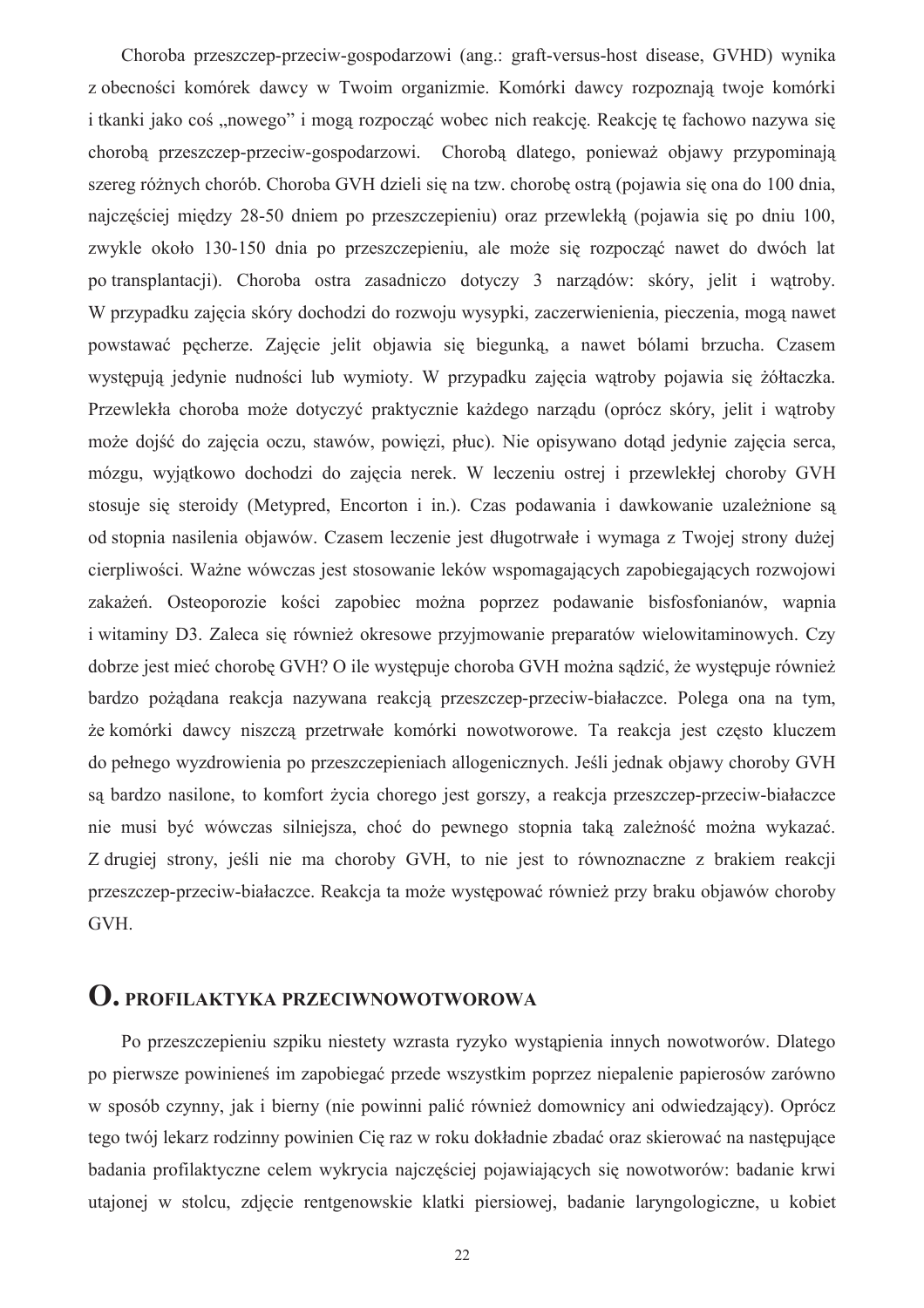badanie ginekologiczne z oceną cytologiczną i mammografią, u mężczyzn badanie urologiczne z oceną stężenia antygenu gruczołu krokowego w krwi (PSA). Dodatkowo powinieneś raz w roku zgłosić się na badanie okulistyczne z wykonaniem testu wydzielania łez (test Shirmera), badanie tarczycy i jej hormonów, oraz badanie spirometryczne.

# P. NAJCZĘŚCIEJ ZADAWANE PYTANIA

Poniżej znajdziesz odpowiedzi na najczęściej zadawane przez pacjentów pytania. Zawsze musisz przedyskutować z Twoim lekarzem, czy poniższa odpowiedź dotyczy także Ciebie.

|                                                   | Okres po transplantacji |                |                |                |
|---------------------------------------------------|-------------------------|----------------|----------------|----------------|
| Pytanie, problem                                  | Wszyscy                 | Chorzy bez     | Chorzy z       | Chorzy z       |
|                                                   | chorzy                  | immunosupresji | immunosupresją | immunosupresją |
|                                                   | $<$ 6 miesięcy          | 6-12 miesiąc   | 6-12 miesiąc   | >12 miesiąc    |
| Uczestniczenie<br>masowych<br>$\mathbf{W}$        |                         |                |                |                |
| witania<br>imprezach<br>bez<br>się                | Nie                     | TAK*           | TAK*           | TAK*           |
| za pomocą podania ręki (kino,                     |                         |                |                |                |
| sklepy, imprezy sportowe)                         |                         |                |                |                |
| Aktywność seksualna                               | <b>TAK</b>              | <b>TAK</b>     | <b>TAK</b>     | <b>TAK</b>     |
| Powrót do szkoły                                  | Nie                     | <b>Nie</b>     | Nie            | <b>TAK</b>     |
| Sauna, gorące kąpiele                             | Nie                     | <b>TAK</b>     | Nie            | Nie            |
| Pływanie<br><i>(unikając</i><br>zanurzania        | Nie                     | <b>TAK</b>     | Nie            | Nie            |
| głowy pod wodą, nurkowania)                       |                         |                |                |                |
| ogródku,<br>Praca<br>roli,<br>$\mathbf{W}$<br>na  | Nie                     | Nie            | Nie            | Nie            |
| na działce, koszenie trawników,                   |                         |                |                |                |
| plewienie, obcinanie liści itp.                   |                         |                |                |                |
| Posiadanie roślin doniczkowych                    | <b>TAK</b>              | <b>TAK</b>     | <b>TAK</b>     | <b>TAK</b>     |
| w domu ale bez ich pielęgnacji                    |                         |                |                |                |
| Żywa<br>choinka<br><b>Boże</b><br>na              | Nie                     | <b>TAK</b>     | Nie            | Nie            |
| <b>Narodzenie</b>                                 |                         |                |                |                |
| Stolarstwo, ciesielka                             | Nie                     | Nie            | <b>Nie</b>     | Nie            |
| Naprawa silników, samochodów,                     | Tak                     | Tak            | Tak            | Tak            |
| wymiana oleju                                     |                         |                |                |                |
| Nowe zwierzę domowe                               | Nie                     | Nie            | Nie            | Nie            |
| Dotychczasowy pies/kot                            | <b>TAK</b>              | <b>TAK</b>     | <b>TAK</b>     | <b>TAK</b>     |
| (o ile nie sypia razem)                           |                         |                |                |                |
| Ptaki pokojowe (papugi, kanarki)                  | Nie                     | <b>TAK</b>     | <b>TAK</b>     | <b>TAK</b>     |
| Akwarium-rybki                                    | <b>TAK</b>              | <b>TAK</b>     | <b>TAK</b>     | <b>TAK</b>     |
| Małe gryzonie i inne zwierzęta                    | Nie                     | <b>TAK</b>     | <b>TAK</b>     | <b>TAK</b>     |
| klatce<br>trzymane<br>(bez<br>ich<br>$\mathbf{W}$ |                         |                |                |                |
| dotykania)<br>(chomiki,<br>świnki                 |                         |                |                |                |
| morskie, króliki, jeże, myszy)                    |                         |                |                |                |
| Gady i płazy (żółwie,<br>węże,                    | Nie                     | <b>Nie</b>     | Nie            | Nie            |
| jaszczurki, iguany)                               |                         |                |                |                |
| Drób - hodowanie i pielęgnacja                    | Nie                     | Nie            | Nie            | Nie            |
| (kury, kaczki gęsi, indyki, strusie)              |                         |                |                |                |
| Zwierzęta gospodarcze, ale bez                    | Nie                     | <b>TAK</b>     | <b>TAK</b>     | <b>TAK</b>     |
| ich pielęgnacji (krowy, trzoda                    |                         |                |                |                |
| chlewna, konie) Uwaga należy                      |                         |                |                |                |